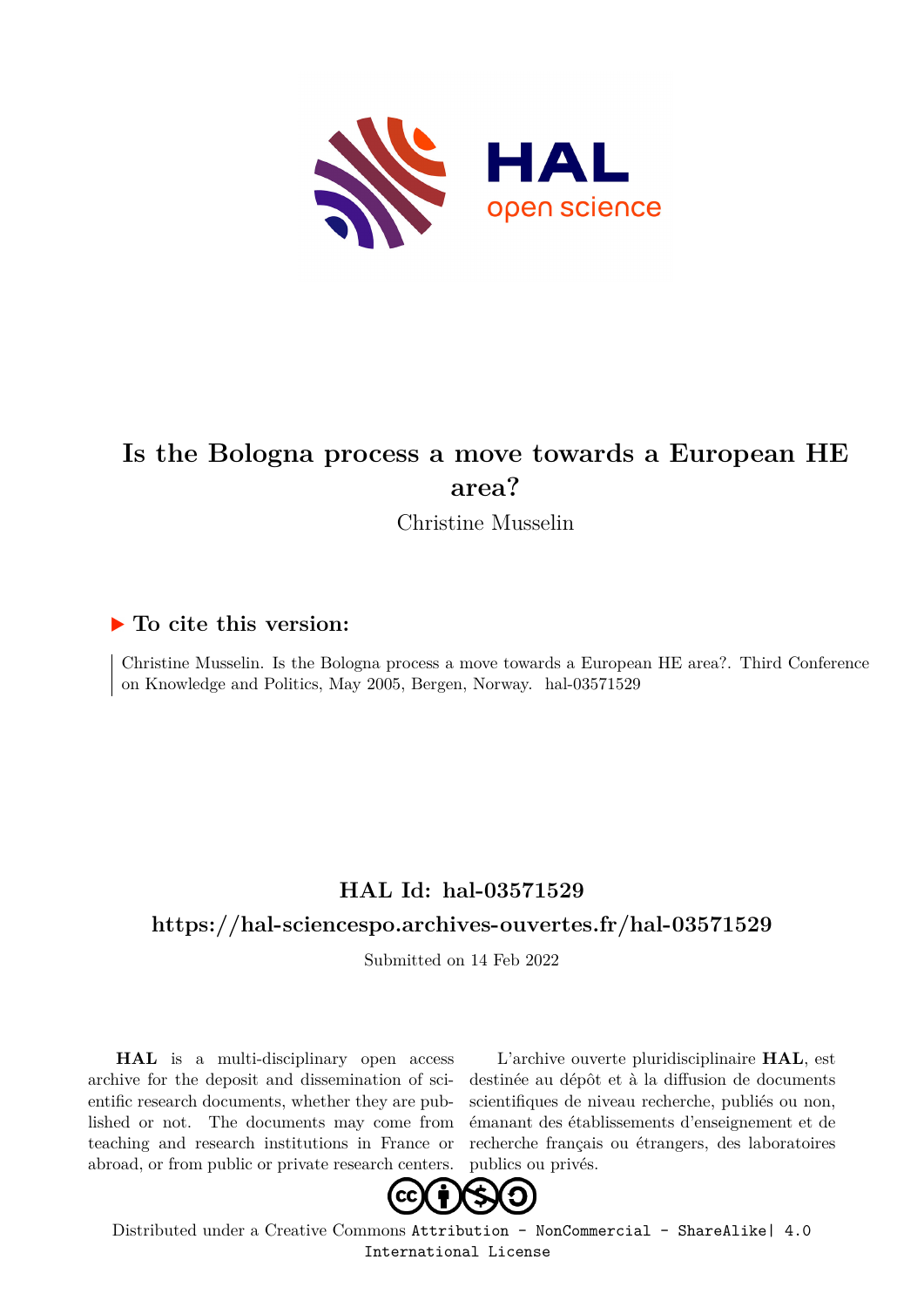**"The Bologna Process and the Shaping of the Future Knowledge Societies"**

**Third Conference on Knowledge and Politics The University of Bergen, May 18-20th 2005-05-09**

# **Is the Bologna process a move towards a European Higher Education area?**

Christine Musselin\*

Centre de Sociologie des Organisations (Sciences Po and CNRS) 19 rue Amélie, 75007 Paris – France c.musselin@cso.cnrs.fr

 <sup>\*</sup> Thank you to Marte Mangset and Stéphanie Mignot-Gérard for their comments on a first draft of this paper.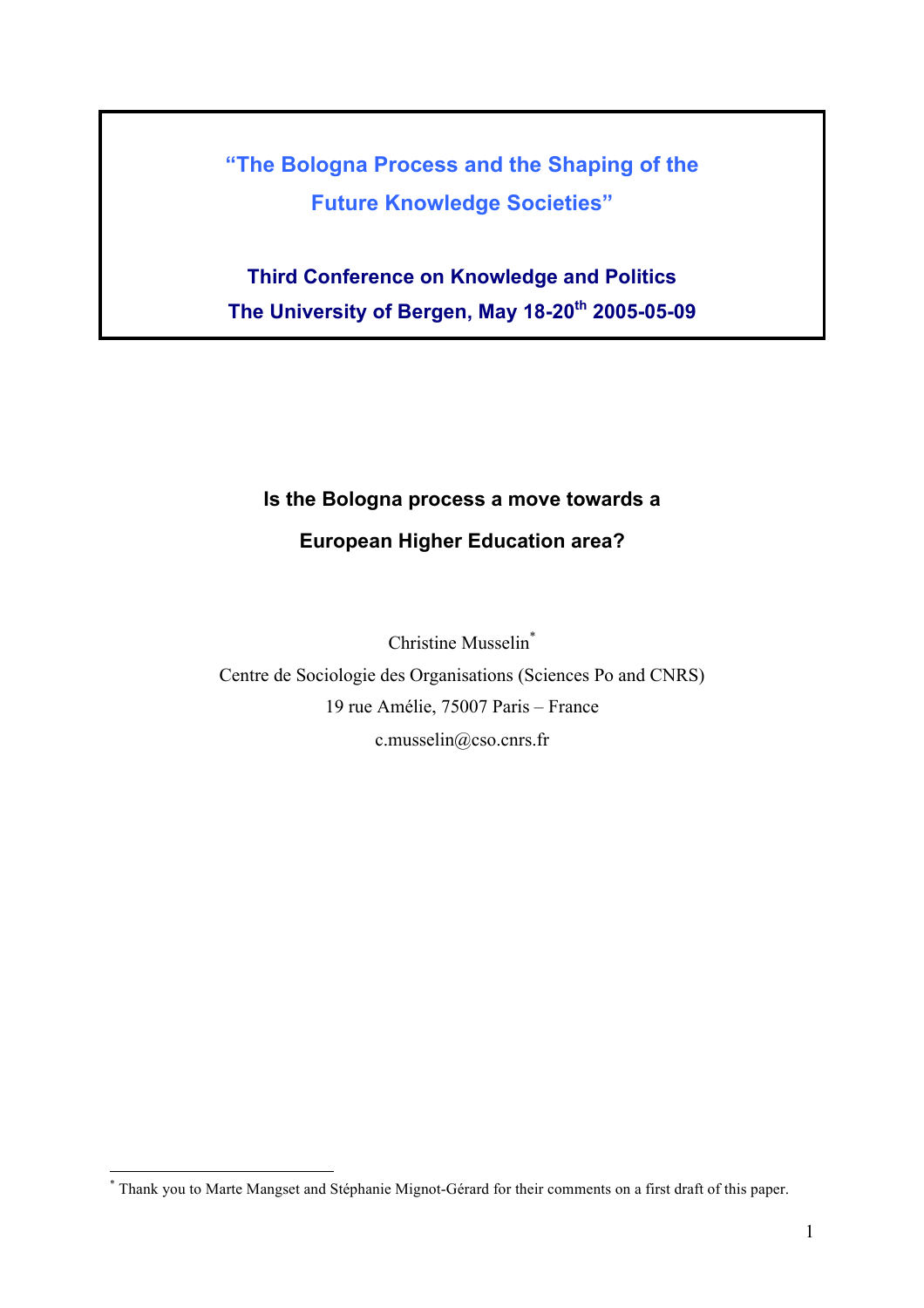We are today half the way from the deadline which was set by the signers of the Bologna declaration to respect their commitments and implement the measures aiming at constructing a European Higher Education Area and at increasing its attractiveness and its competitiveness. It is therefore too early to draw definitive conclusions, and it will be so for a long time as we all know from political science that the distance between the decision made and the moment when an evaluation of the implementation can be achieved may be long. Morover such an assessment always raises complex issues about what is evaluated and how<sup>1</sup> (Majone and Wildavsky 1984). But it is nevertheless already relevant to begin to understand the meaning and the orientation of what is going on in our countries and to see whether some or all of the objectives of the Bologna process are or not close to be achieved.

My aim in this paper will not be to produce a reduced version of "Trends IV" (Reichert and Tauch 2005) or a summary of the different national reports prepared for the Bergen summit. It is much more to develop a reflection on the (possible) construction of a common higher education area within Europe and to discuss whether the Bologna process, in its nowadays conception and concrete but incomplete implementations is already contributing to this scenario.

In this perspective, it is interesting to observe that since the 80s the European higher education systems experienced in fact two very different processes of reforms that both differently pertain potential move towards more harmonized higher education systems within Europe.

The first one, that will be discussed in the first section of this paper deals with the convergent trends that animated the reforms which were led in the European countries during the last 25 years and aimed at transforming the design of the national higher education systems. As I shall argue, the common orientations of these various public policies in higher education did not lead to more similar higher education systems, although the same conceptions prevailed everywhere.

 <sup>1</sup> For instance, should the distance between the objectives and the achievement be measured, or should the inevitable evolution of the objectives be taken into account? Should the quality of the implementation process itself be evaluated or not?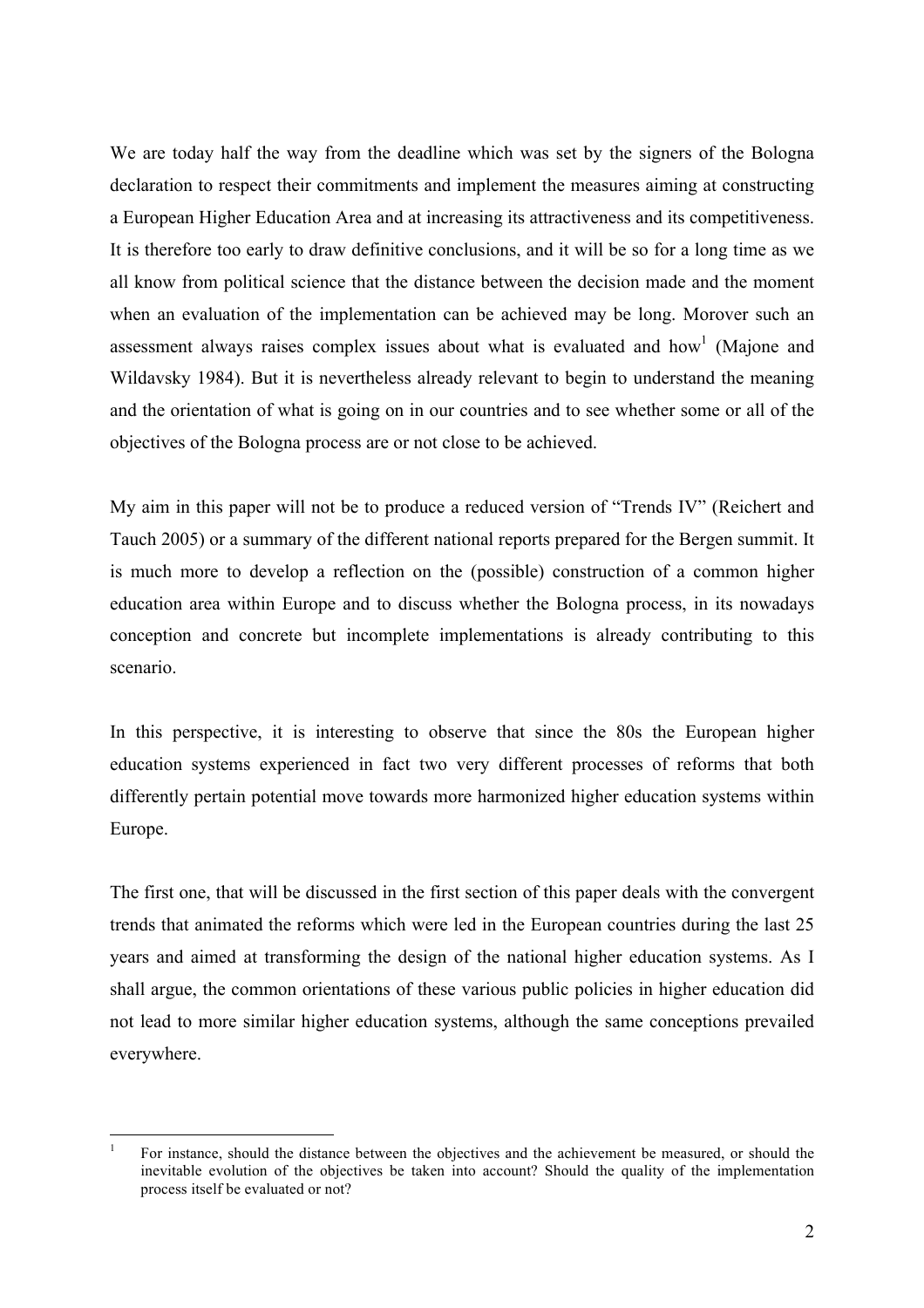In the second section I shall turn to the Bologna process and argue that it is completely different from the public policies described in the first part because it is a concerted process and also because it concerns the "products and the production process" of the system rather than their design. I shall also quickly present some of the conclusions that can be drawn from the first years of implementation of the bachelor/master scheme in four countries on which research results have already been published.

The last section will be more reflexive and intends to further identify what makes the emergence of a common area possible and what are the still missing mechanisms within the European countries that signed the successive declarations. To develop this last point, the example of the United States<sup>2</sup> will be mobilised as it constitutes a case where a "common" system developed and within which the university community (administrative staff, students, academics…) feels as being part of this system although the federal state always exercised a weak coordination.

## **1. Two decades of converging national reforms but a reinforced the disparity among European systems**

When reading some of the numerous books, reports and papers which have been produced on the evolution of higher education systems in European countries over the last two decades, one can only be surprised by the convergence of the narratives and argumentations that justify this or this reform to be led. There exist concurrent explanations for such comparable orientations. Most of the time higher education analysts implicitly consider that the similarity in the solutions developed are due to the similarity of the problems to which the different countries were confronted<sup>3</sup>. In a rather functionalist view the converging solutions and orientations are supposed to answer convergent problems. In some other studies, the diffusion of ideas first of all explains the comparativeness of the reforms and, above all, the new public management rhetoric is referred to as a central principle for convergence (for instance Braun D. and Merrien 1999, Pollitt C. and Bouckaert 2000). In this case it is not rare to point at some trans-national institutions, such as the OECD for instance, as producers of the ideas and

<sup>2</sup> Canada would be a nice case too, but I had less information about it.<br> $\frac{3}{1}$  For instance, Goedegebuure, *et al.* states that « different governments respond in similar ways to the problems of their respective higher education systems (1993: 391) ».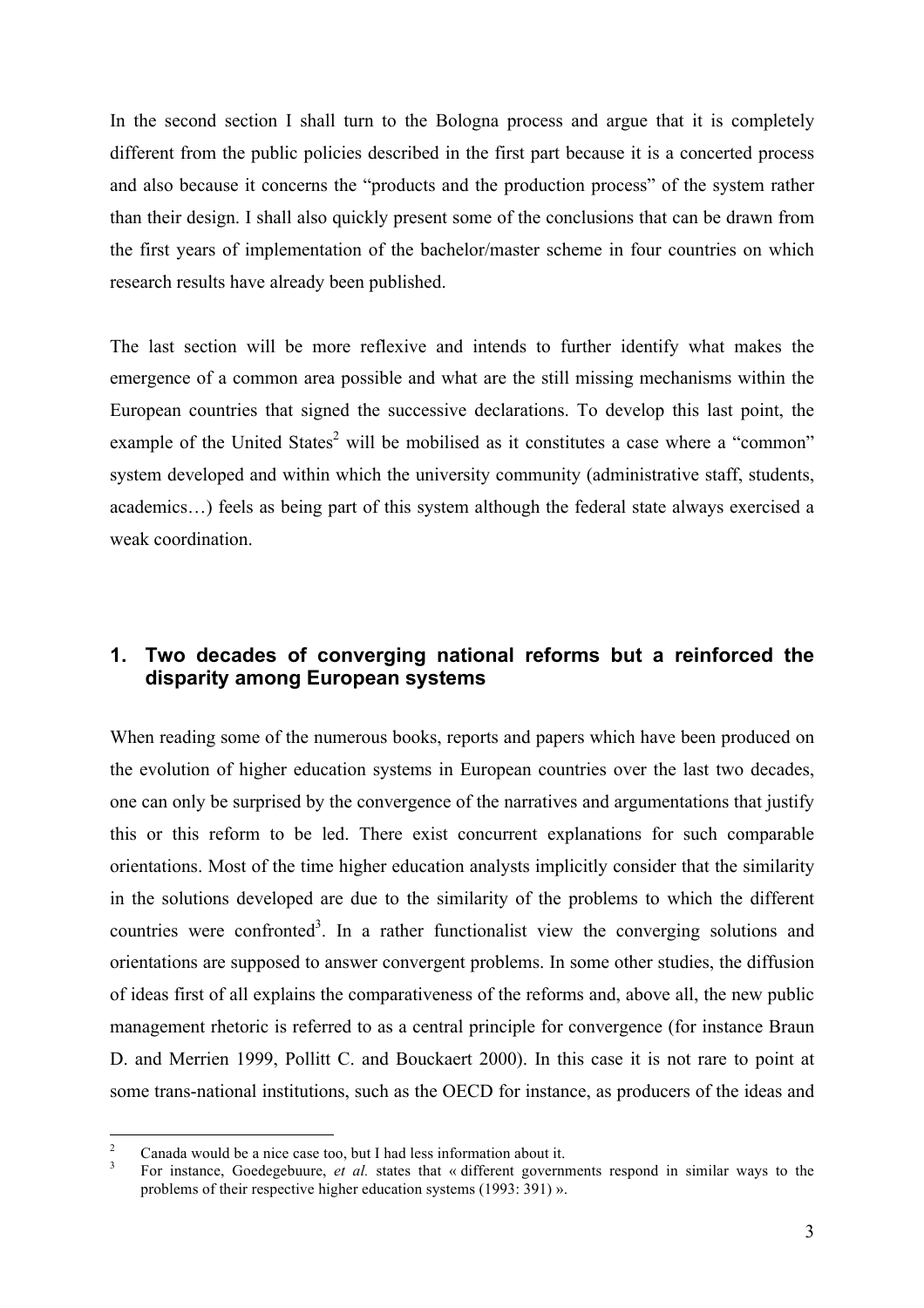solutions which were promoted. For still others, this is part of a globalisation process through which the North American model is becoming an international pattern which European countries (as others) are trying to imitate. These two last hypothesis (diffusion of ideas or globalisation) can easily be interpreted in neo-institutionalist terms as a form of mimetic and/or normative isomorphism (DiMaggio and Powell 1983) transforming the organisational field of higher education.

But whatever the reason for such a process, it is important to stress that it bears two main features. First, it does not result from a coordinated action among the countries which engaged reforms. Second, it mostly concerned the transformation of the institutional design of each higher education system. I shall briefly recall the main perspectives at stake in these reforms before arguing that despite the convergent orientations which were pushed the different higher education systems remain rather different and keep strong national characteristics.

## *1.1. A shared framework of orientations and solutions to reform European higher education systems*

The European higher education systems were frequently described as composed of three main models. The German one, inherited form the Humboldtian tradition that largely diffused in the North and East of Europe, the Anglo-Saxon model characteristic for the British system and a southern model which includes the mixed situations to be found in South European countries. But, whatever their tradition, all countries in the 80s and 90s came sooner or later to the conclusion that their higher education systems was no more appropriate and should be reformed. When looking at the conceptions and representations which prevailed, it looks like everybody had the same aim and was drawing from the same hat for solutions.

The fact that higher education is central to the development of our societies and their economic growth and, by the end of the 90s, the statement that European countries were becoming knowledge societies in which highly qualified people and research activities are required, played a central role in the argumentations for reform. It also generally justified the intervention of public authorities in this sector and their growing interest for introducing and steering change.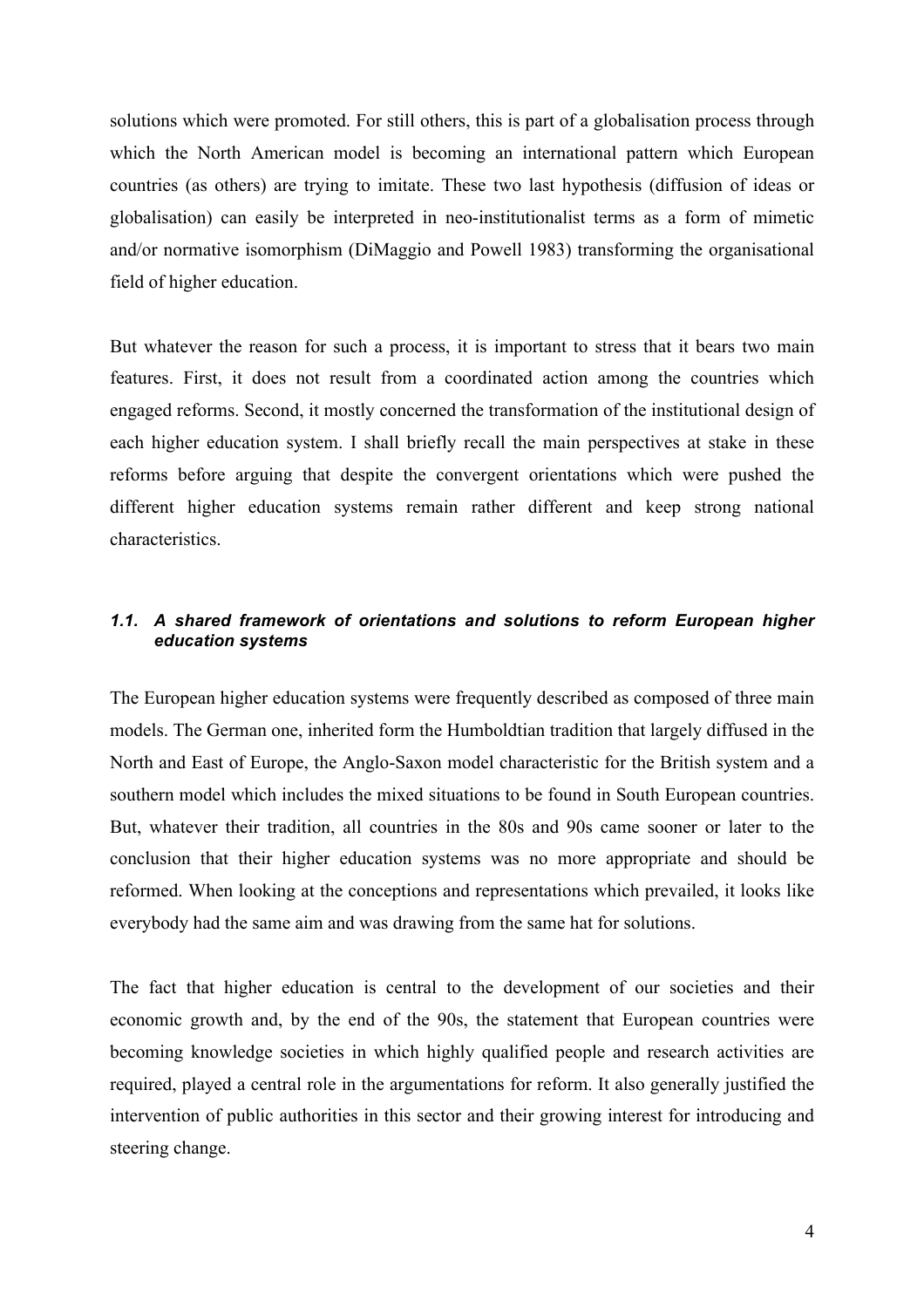Four issues always at stake in these national reforms. First the transformation of the stateuniversities relationships. With the exception of the United Kingdom, the usual objective was for the public authorities to abandon their role of rule-production and rules-control to concentrate on regulation and evaluation, i.e. to become what G. Neave and F. van Vught (1991 and 1994) called an "evaluative state". They also spoke in favour of a lighter state in higher education, i.e. a state which defines objectives, sets the frame to reach them but leaves to the universities the freedom to act within this frame. To achieve this mutation, the introduction of new instruments was encouraged. I. Bleiklie (2000: 112) for instance observed "an increasing array of instruments that are applied" and advanced that "whereas policies used to be concentrated on authority and capacity measures, they now encompass all the categories of instruments" and among them: incentive tools, symbolic and hortatory tools and learning tools. The allocation of resources is probably the sector which was the most affected by this shift, with the development of formula based on ex-post evaluation, the introduction of intermediary bodies and agencies responsible for budget decisions or the development of contracts between the state and each institution (Musselin 2004 for France).

A second issue concerned the need for universities to take their stakeholders into account and to banish the ivory tower posture they were accused to have, in order to become more responsive and accountable to the society. Training should therefore prepare the students to their future job outside academia, research should not be led for the sake of the scientists but should solve societal issues and promote technology transfer, while universities should not be run by the sole academic community. The creation of university councils including representatives of the society (economic partners, local authorities, etc.) and being responsible for setting the missions of the concerned institution and approving its budget, occurred in many countries (Germany, the Nederland, Austria etc.). In others, the decision was made to modify the composition of the university deliberative bodies and to introduce representative of stakeholders (Norway). Furthermore, universities were pushed to create technology transfer offices (Krücken 2003), to develop their relationships with technology parks and to foster patenting and licensing.

A third objective consisted in the diversification of funding and in a decreasing part of public resources in the budget of universities. The fiscal and economical crisis experienced by European countries as well as the increasing number of students became crucial arguments to justify the necessity for higher education institutions to look for other sources. They were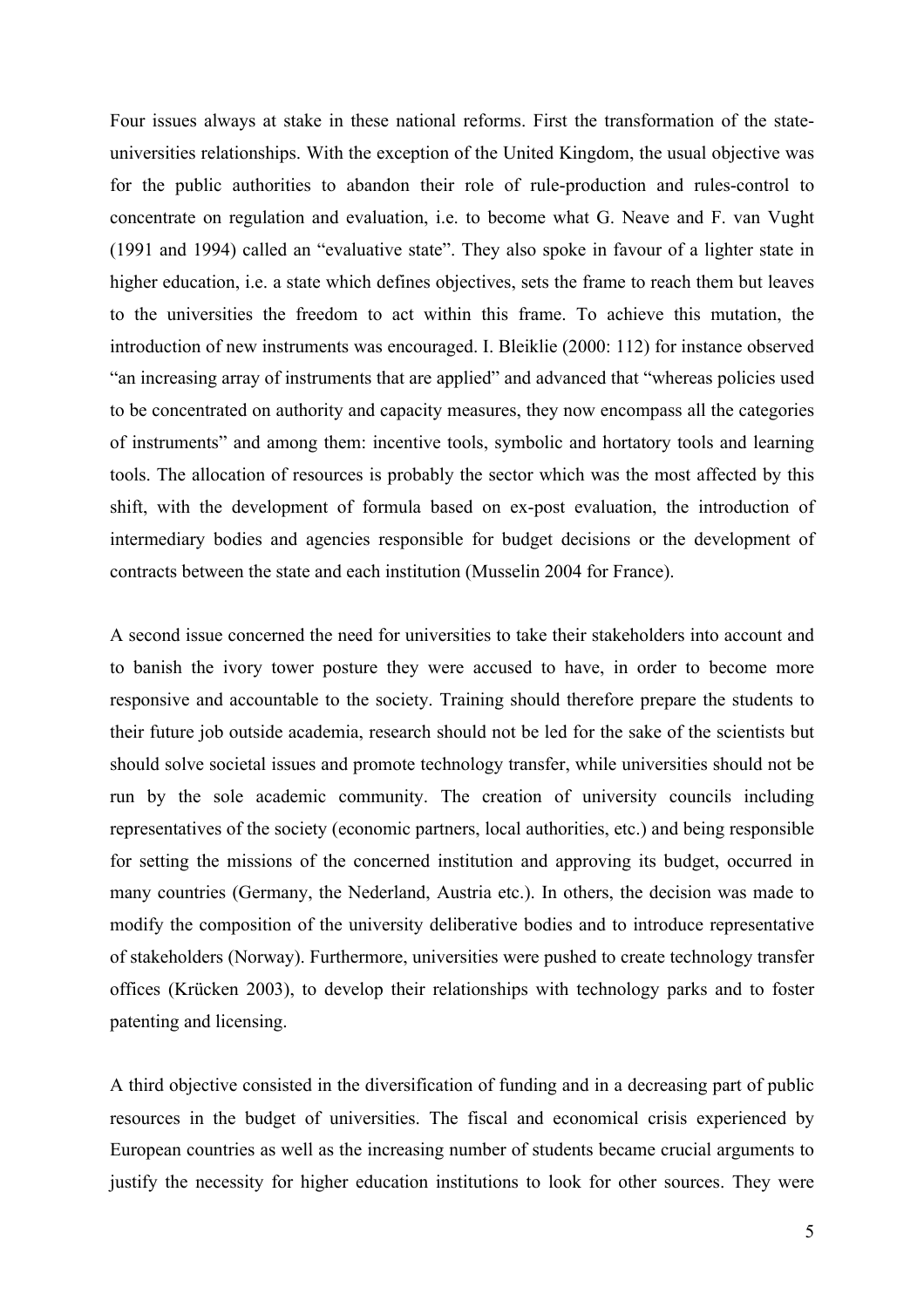encouraged to seek for private funding and to develop their contractual relationships with firms, but also to compete for European programmes or to obtain resources from other public authorities than the state. But, the recent decision in the United Kingdom to increase the level of tuition fees and the demand raised by five German *Länder* to introduce tuitions both reveal a trend towards a higher participation of households in the funding of higher education. This evolution has been encouraged by the European commission in its recent statement (Commission of the European Communities 2005). This indicates a further potential shift in the resource structure, from funding via taxes to direct payment from the "clients".

Developing the autonomy of higher education institutions was a further objective to reach. The numerous and recurrent discourses about the need to strengthen the university executive leadership, and in some countries the changes introduced in the higher education act in order to redesign the university government (in the Nederland, in Italy, in Austria etc.) reflected this orientation. Academic leaders are everywhere expected to become managers and to behave as management professionals rather than as *primus inter pares* (see for instance de Boer and Goedegebuure 2001, de Boer 2002, Fulton 1994, Deem and Reed 2002). The reinforcement of the university administration in numbers but also in qualification (Rhoades and Sporn 2002) has also been a common trend. Last but not least, in many countries, but less broadly than for the orientations described above, universities have become responsible for the management of their faculty positions whereby in many cases this was before the prerogatives of the public authorities. Internal labour markets based on incentive mechanisms have also been developed within higher education institutions<sup>4</sup> (Musselin 2005b).

## *1.2. An increased disparity among European countries*

Even if curious at first glance, such convergent orientations did not promote more convergent systems of higher education in Europe. When looking at the concrete implementations and at the day-to-day practices of institutions and actors, the convergent ideas and solutions often are more an illusion than a reality. Just taking an example I developed in a previous paper (Musselin 2005a), "evaluation" diffused everywhere (as stated by the book edited by Schwarz and Westerheijden 2004) but it took very different forms, meanings and practices in each country: it can be institutional but also programme or discipline based, it consists in internal

 <sup>4</sup> For a comparative presentation of the situation of twenty different European countries on the management of academic positions and staff, see Enders and de Weert (2004).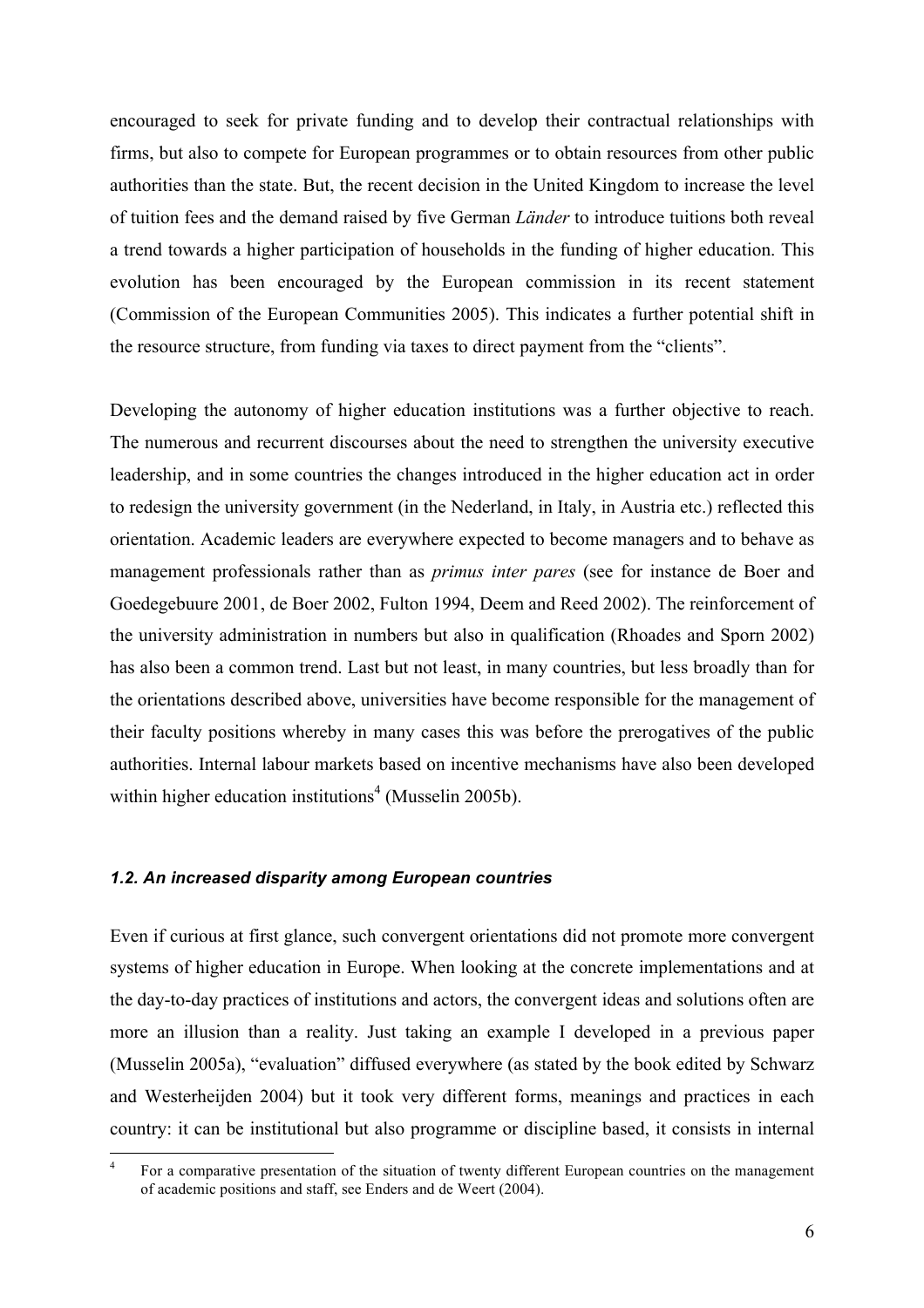and/or external assessment, it is ex post or ex ante, it is tightly or not at all linked to resource allocation. The same could be done with the word "autonomy"! As a whole, if each country seriously evolved, the institutional design of each higher education system remains clearly different from one country to another. As a result, the distance between the French and the British systems increased over the two last decades<sup>5</sup>, as well as the distance between the Austrian and the German systems<sup>6</sup>, or the distance between the Nederland and the Italian systems<sup>7</sup>, etc. The distance even increased within a single country when the higher level of decentralisation on higher education issues allowed the Regions to depart from one another and to experiment by themselves, as it occurred in Germany or Spain for instance.

The fact that the same orientations may lead to different results in different settings is a rather common observation<sup>8</sup>. In this specific case three explanatory factors prevailed. First the "new solutions" nowhere replaced the previous settings: they were aggregated to them and therefore they still entail the previous national characteristics. Second the rhythm (quick or slow), the style (incremental or radical), the timing (at the beginning of the two decades or much later on) and the scope (broad and on every dimension, or rather focused and only on some dimensions) of the reforms have not been the same, thus leading to different paths of change and more or less increasing the distance between the different countries. Third, the reforms engaged encountered more or less resistance in each case and therefore more or less diffused within each country. As shown by Kogan *et a*l. (2000) in their stimulating comparative study of Norway, Sweden and the United Kingdom, public policies at the national level may be more affected by change than the institutions or the academic level (Henkel 2000). We observed the same trend in France with a higher degree of adhesion to the recent French evolutions from the university presidents than from their deans (Mignot-Gérard and Musselin 2002).

<sup>&</sup>lt;sup>5</sup> For instance in terms of the control exercised on academics (stronger in the United Kingdom than in France) and of the assessment of teaching and research activities (light in France compared with the United Kingdom).<br><sup>6</sup> The Austrian system clearly departs from the German one after the Austrian reforms in university

government and the introduction of private contracts (that is not civil servants) for the newly recruited academic staff.<br>
<sup>7</sup> In terms of university governance for instance.<br>
<sup>8</sup> Cf. for instance the book edited by P. Hall (1989) on the diffusion of Keynesianism. P. Hall in the

conclusion identifies three important factors to explain the consistence of these Keynesian ideas (their economic, administrative and political viability) and four elements that more or less facilitated their introduction: the political party in place and its orientations, the structure of the state and the state/society relationships, the structure of the political discourse and the impact of WWII.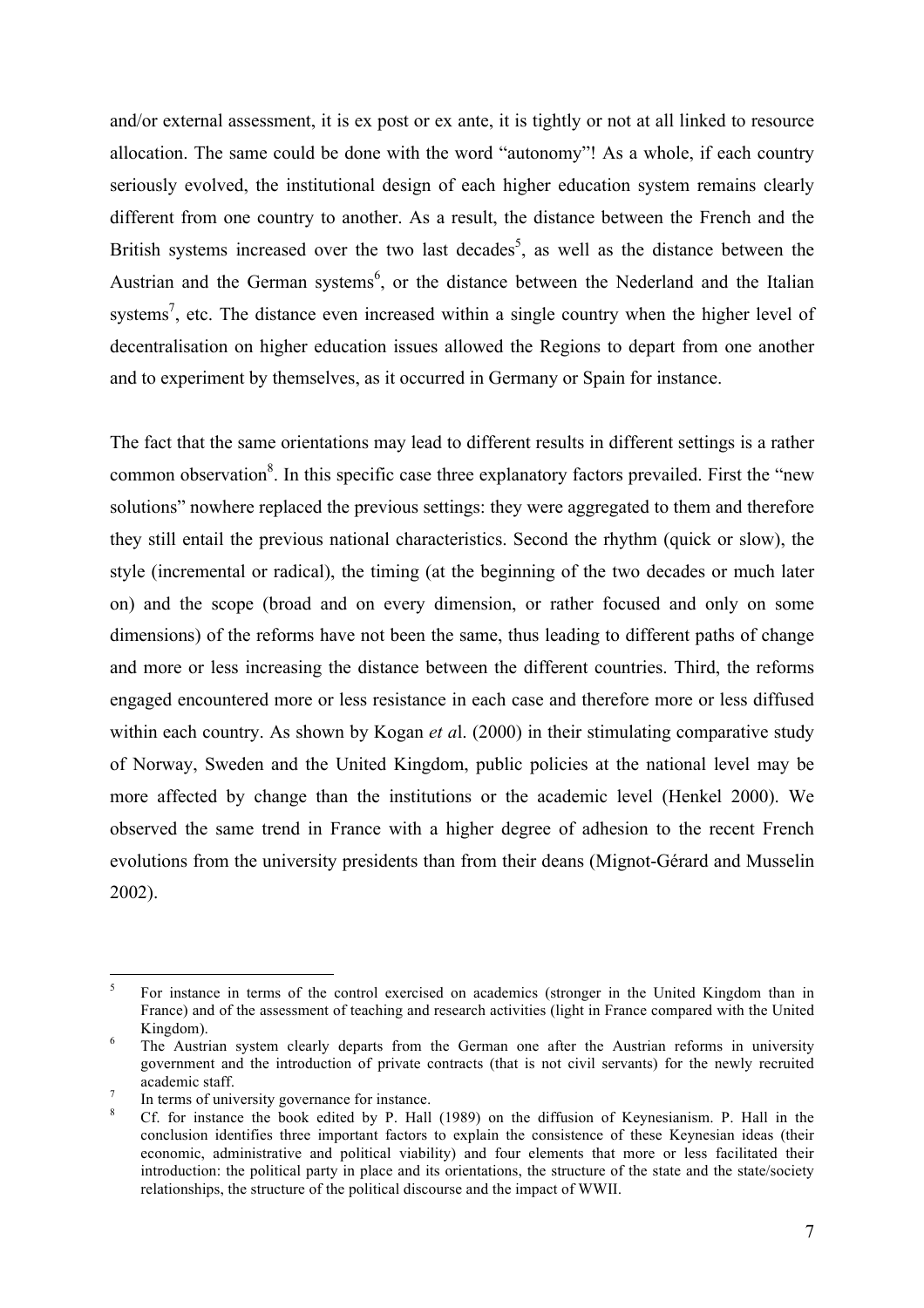Such national reforms aiming at redesigning the institutional design of each higher education system are still going on and the prevailing convergent conceptions on how higher education systems should be organised and structured are still accurate. But parallel to these structural reforms at the system level, the Bologna process and the objective of building a European Higher Education Area emerged and created new but different opportunities for change.

## **2. Building a common area by reforming the "products": the Bologna process**

Even if some of the orientations of the national reforms are restated in the different declarations<sup>9</sup>, the process launched by the British, the French, the German and the Italian Ministers of education in May 1998 at the Sorbonne, and which twenty-five other countries joined a year later in Bologna, clearly departs from the reform movement described in the first part of this text. Let us describe these new perspectives and original modes of action before looking at the first conclusions that can be led after a few years of implementation.

#### *2.1. The originality of Bologna process as a leverage for change*

The Bologna process primarily intends to coordinate and foster change in the signing countries. It is an original process (Ravinet 2003 and 2005) as it defines common norms and calendars rather than it prescribes rules and as it commits but is not binding. In this perspective, it can be analysed as an intergovernmental form and a kind of precursor of the open-method of coordination<sup>10</sup> which has been defined in the Lisbon conclusions in 2000.

But it also departs from the national reforms discussed above by its targets. It aims at transforming higher education systems by affecting their products and their systems of production rather than by modifying their institutional design. The organisational model for higher education institutions, the state/universities relationships, the diversification of resources and so on, become secondary. The two main issues to achieve in order to reach the objectives of the Bologna declaration (i.e. the readability and comparability of degrees, the

<sup>&</sup>lt;sup>9</sup> As shown for instance by the stress put on institutional autonomy in the papers preparing the 2005 Bergen summit.<br><sup>10</sup> For an analysis of this method, see for instance Dehousse (2002), Gornitzka (2005), Heritier (2002),

Radaelli (2004).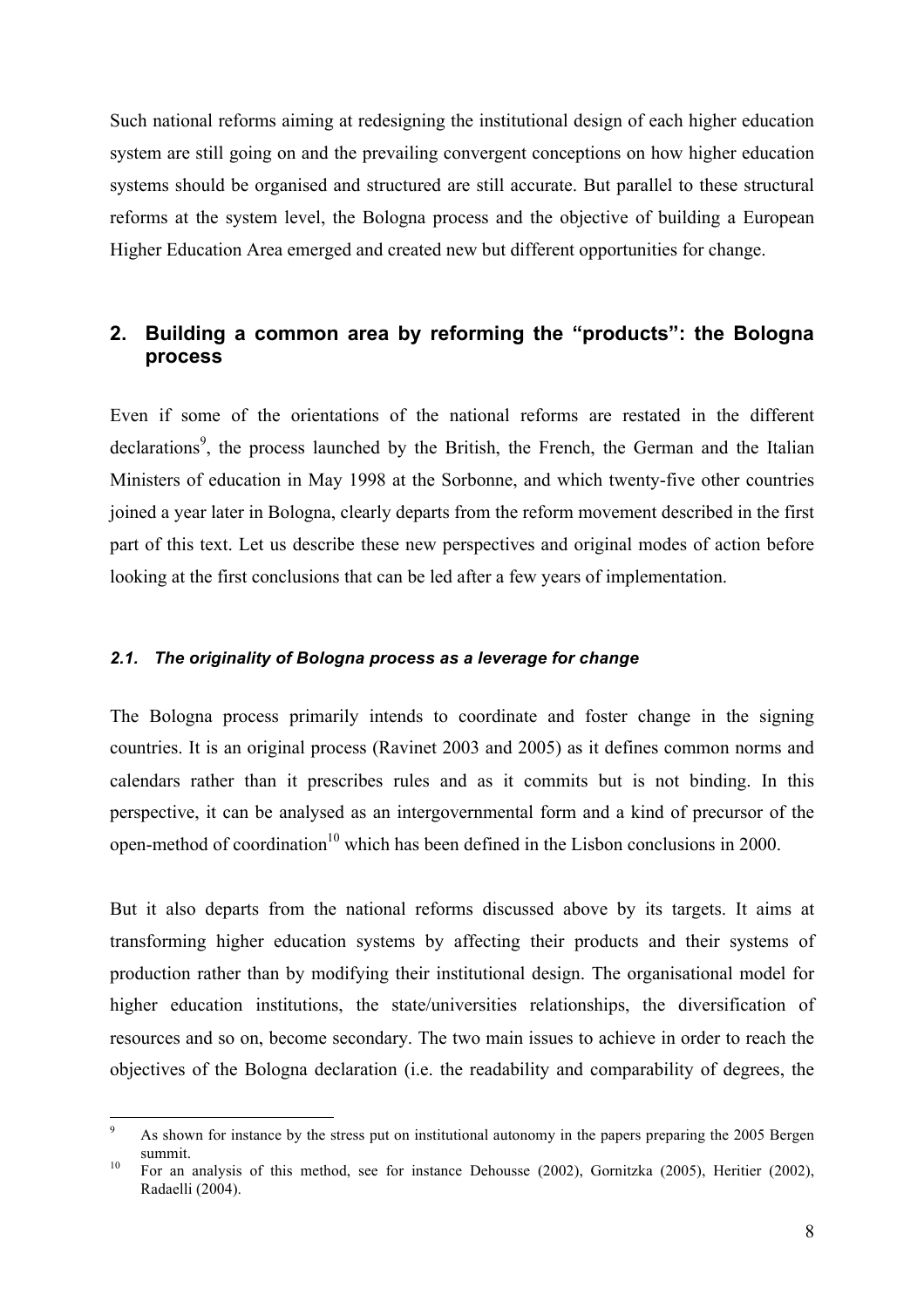mobility of students and academic staff, the European dimension of universities and an increased attractiveness and competitiveness) are: the reshaping of the study structure into the bachelor/master scheme and the emergence of European cooperation in quality assurance. Both of them directly concerns one of the main product of higher education systems: teaching. The first one transforms the formal organisation of the training structure and the second affects its contents.

The first underlying idea is thus to create a common area by offering a space within which the students can be mobile and circulate thanks to a common currency (the ECTS) and a similar structure of studies (bachelor in three years, master in two and doctorate, all organised in semesters and modules) guaranteed by a recognised quality assurance system available on this specific space. The second underlying idea is to bring the different higher education systems closer, on the one hand, by introducing the same study structure but also, on the other hand, through an increased student mobility and/or through the necessity to attract more students. The third underlying idea is finally to increase the overall quality of the European systems by developing quality assurance processes in all countries and by defining minimum standards achieving a high level of quality.

This focus on the product, the production process and the "clients" therefore reveals a strategy of reform (be it conscious or not) that departs from the usual transformation of the institutional settings.

#### *2.2. A two steps process*

For the signing countries, the first step into this process consists in introducing the bachelor/master scheme and, for some of them, to create an accreditation system. The scope of change depends on the previous existing situation.

In a country like Germany (but it is also the case for Norway, Italy, Austria, etc.) where no intermediary diplomas existed, universities (and the German polytechnics, the *Fachhochschulen*) have to create a new diploma (and to have it recognized by the job market,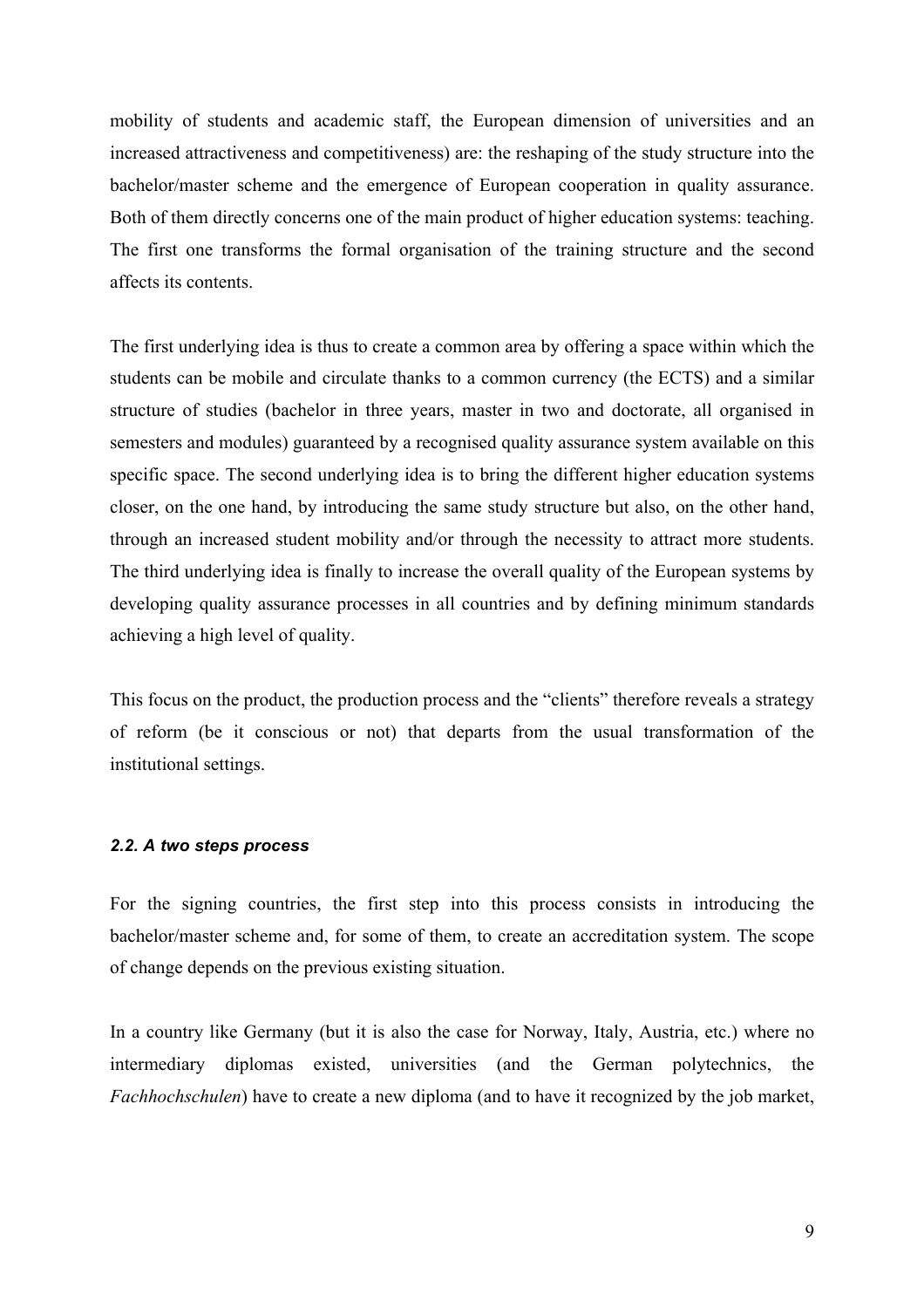which is not the easiest issue<sup>11</sup>). Bologna further implies rethinking the whole German training conceptions: the ECTS and the potential mobility for the students after each semester oblige to organise exams for each course, where more integrated modes of assessment prevailed before. Finally, the introduction of the new scheme has been an opportunity to create accreditation agencies that deliver an advice about each curricula leading to a Bachelor or to a Master and re-examine their decision after a time-limited period while up to now, the conformity with the general study regulation was enough to open a new curriculum, this was assessed by the ministry of the Land and was not re-examined until a new federal study regulation was implemented<sup>12</sup>. A similar evolution can be observed in Norway which also faces the introduction of a new diploma and introduced an evaluation agency (the NOKUT).

In a country like France, even if the introduction of the bachelor/master scheme led to a massive mobilisation of French academics and was seen as an opportunity to rethink the existing curricula, the task was facilitated by the fact that there already existed diplomas at the bachelor and master levels. The issue was therefore not to create these grades but to succeed in rending obsolete the other intermediary diplomas that previously existed: the DEUG (two years after the *baccalauréat*) and the *maîtrise* (*baccalauréat* + 4). It should be added that no crucial change was introduces about accreditation. As there already existed a four-year regular assessment led by the central administration for each curricula leading to a national diploma, it has been an argument for the French government not to change its "quality assurance" process or to create a new one (see for instance the national report on France for the Bergen summit).

The first step in the process hence had rather different implications for each of the country, not to speak of the case of the United Kingdom where a consensus prevails to say that the British system already has a bachelor/master scheme (even if the master mostly last a oneyear period of time) and an efficient quality assurance system (Duclaud-Williams 2004, Mangset 2005): therefore most British academics and institutions do not feel concerned by the process yet.

<sup>&</sup>lt;sup>11</sup> The German academics decided to introduce selection processes for the access to the Master degrees as it is considered that the value of the Bachelor can only be recognized by the students and the employers if it becomes a final diploma for a significant proportion of students.<br><sup>12</sup> Which was not so frequent.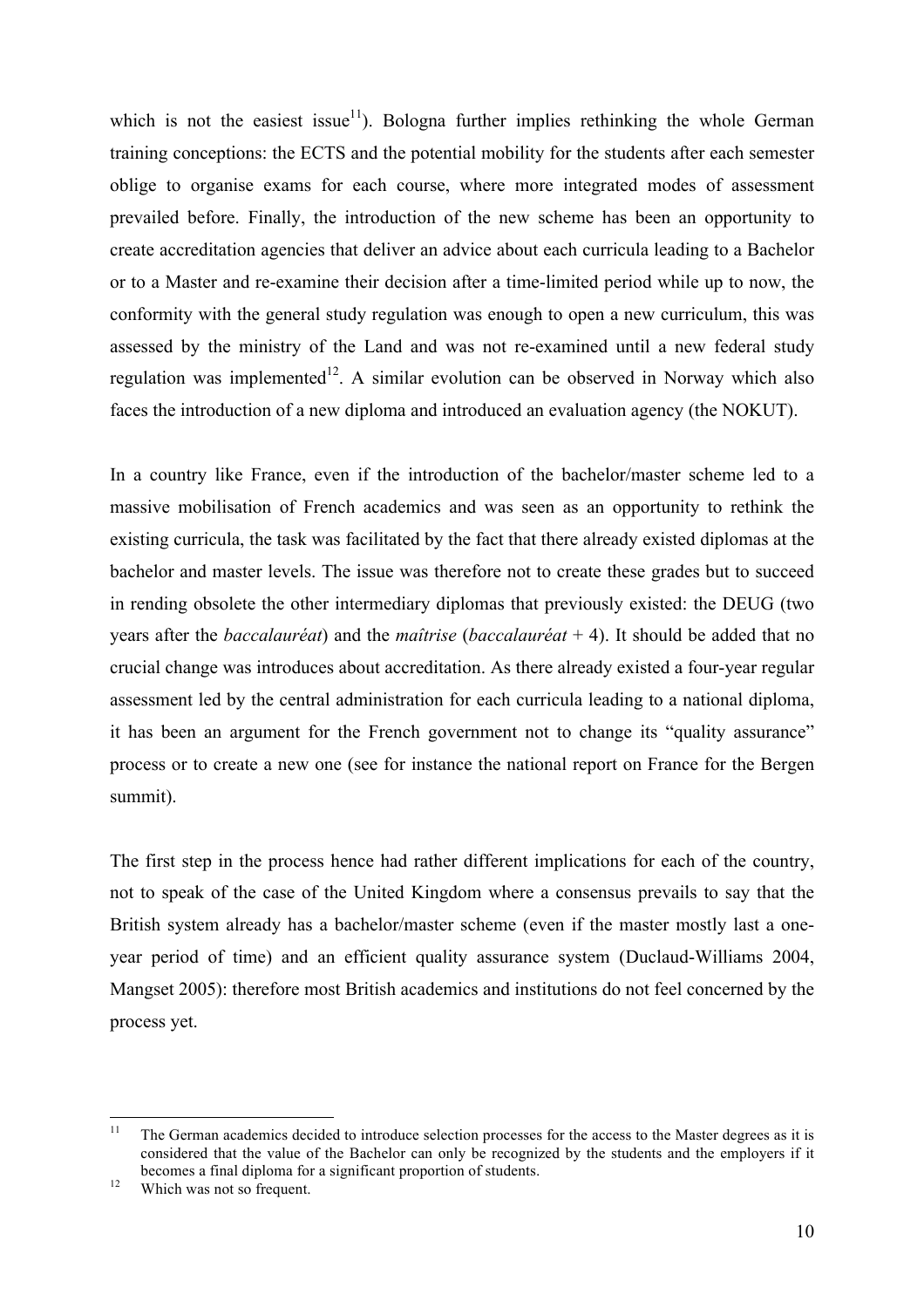Without underscoring the implications of this first step and the huge amount of energy it needs, it first concerns formal transformation rather than contents, or to put it more clearly, this harmonisation phase only points at the formal structure, that is the two cycles scheme of the study structure and the organisation of each cycle in semesters, declined in modules. The change in contents that occurred by the same token have been independently by each country with no coordination with the others). Following the neo-institutionalist perspectives (Meyer and Rowan 1977), this formal change is a kind of appearing conformity with what the institutional environment (here the agreements among the Education Ministers of forty European countries) imposes as rational, but it may at the same time be decoupled from concrete practices, which can remained unchanged. Further studies, such as the doctoral research engaged by M. Mangset shall allow to look at the effectiveness of change in the dayto-day teaching practices and to test the neo-institutionalist hypothesis. Moreover, the Trends IV report (Reichert and Tauch 2005) already stresses the different interpretations which are existing on the definitions and uses adopted by the countries and institutions about the modules (page 15), the ECTS (page 5), or the contents and objectives of the bachelor degree (pages 12 and 13). The same formal structure may thus experience different concrete implementation.

From this point of view, the next step to come is of a different kind. The development of coordinated quality assurance systems should much more impact on the contents and on the pedagogical practices and push towards reduced discrepancies between the existing contents and practices. Even if the idea of a European agency for quality assurance now seems completely unlikely, and even if the documents recently published stress (as the ENQA report 2005) that the diversity and variety of European higher education systems is "generally acknowledged as being one of the glories of Europe" (page 10), making "single monolithic approach to quality, standards and quality assurance in higher education inappropriate" (page 10), the second step of the Bologna process should reduce this diversity: the standards and guidelines proposed in this text are potential factors for an increased harmonisation. If they were to be adopted and respected by the Bologna signing countries, it would define a space within which quality assurance would follow comparable principles in order to guarantee and display an equivalent level of quality everywhere. But the reports to be produced by these internal and external evaluations should lead to more transparency, more comparability, more benchmarking too, on the contents and on the pedagogical practices. This would definitively go a step further than the "formal isomorphism" required by the two cycles scheme itself.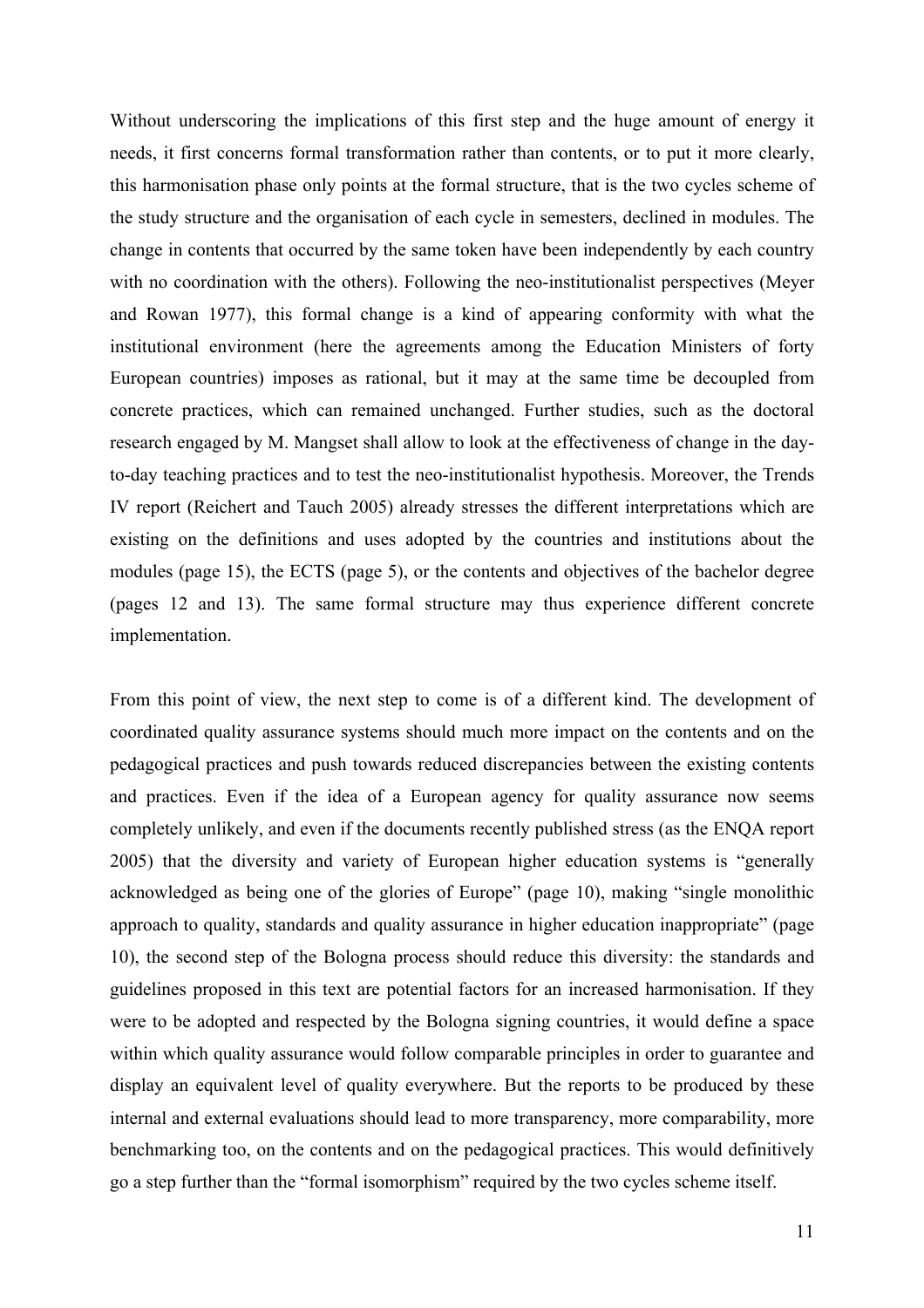### *2.3. First observations on the first results achieved by the implementation of the first step: is the Bologna process Europe-oriented ?*

The implementation of such standards and guidelines is still to come and can only allow for conjunctures today. But, on the contrary, the first step is already going on, therefore opening possibilities for some first observations. Reading the national reports for the Bergen summit (even with a critical eye as we all know that many – if not all – countries tried to appear as the best students of the class) and the "Trends IV" report (Reichert and Tauch 2005) shows that even if not binding the successive declarations are taken seriously by most countries and that the first step of the process is widely implemented. But with what effects ? It is still too early to draw definitive conclusions but intermediary observations can be proposed as some research have already been produced in some countries. Among the many issues that can be raised from those first studies, I shall concentrate on the contribution of the Bologna process to the construction of a European Area and argue that empirical evidences mostly indicate that it first of all serves national if not local purposes. The implementation of the Bologna declaration, up to now, is not a "European process" from two points of view.

On the one hand, many countries took the opportunity of the Bologna process to treat some of their national problems and therefore "nationalised" the bachelor/master reform. It is at least obvious for the three following countries.

In Norway, as shown by Å Gorniztka (forthcoming), the European ideas "were moulded and shaped by the local policy process, and [...] were converted into tangible policy measures" (page 3). She argues that the *Quality Reform* which was introduced after different white papers goes far beyond the Bologna process and concerns issues such as university governance or funding devices. But Bologna had an important role as "menu of solutions" (page 11) and as choice facilitator for the reformers. For instance the bachelor/master scheme allowed to finally launch the reform of the study structure which Norwegian governments were pushing for years, not in order to have a readable system but to reduce the length of the study. Bologna avoided discussion about the structure to adopt as it proposes the  $3+2+3$ model.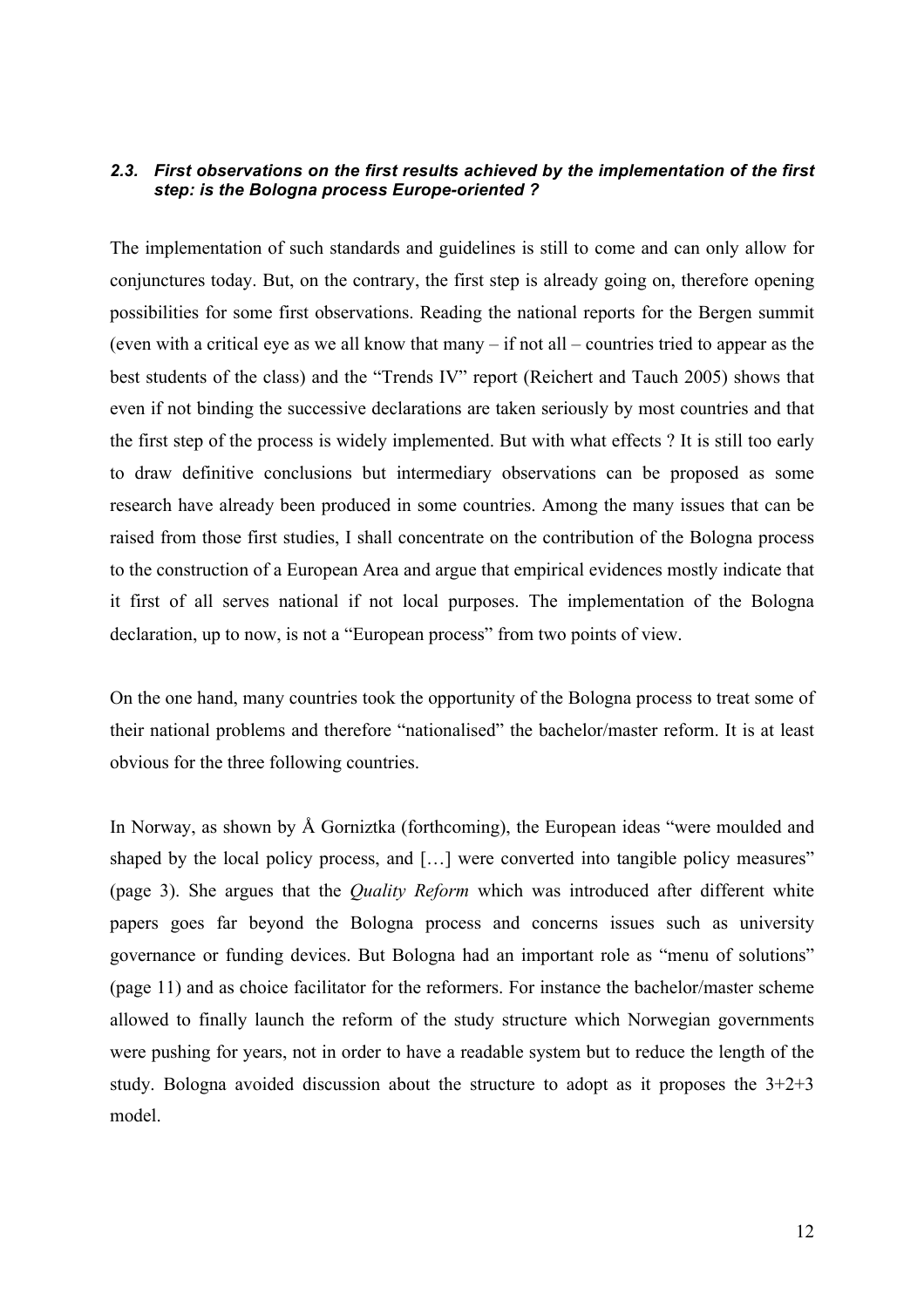In France, similar processes can also be observed. Even if a French minister (Claude Allègre) gave the first impulse to the Bologna process in 1998 (when he organized the Sorbonne Conference), this reform is mostly presented as a European non-escapable shift. But it is at the same time used to support the national reform agenda. The suppression of the national guidelines (*maquettes*) which broadly defined for each degree and each speciality the minimum contents of the curricula that should be offered in every universities delivering this degree all over France was for instance discretely achieved at the favour of the introduction of the Bachelor/master scheme. It also served the objective to reduce the distance between the French universities and the French *Grandes Ecoles* and to push the latter to come closer to the international university norms.

In Germany, as clearly documented in the study led by G. Krücken and his students (2005) on the implementation of the Bologna process in German universities, issues which were discussed for a long time could also be addressed through the Bologna process. As in Norway, the length of the study was for many years a discussed issue, which could suddenly be solved thanks to the Bologna process. It also gave a chance to the introduction of accreditation agencies and quality assurance processes.

On the other hand, the national implementation processes of Bologna can also be qualified as "non-European" because the actors who are directly responsible for them in each country are surprisingly not looking at what is happening in the neighbour countries and develop rather "local" version of the bachelor/master scheme. The study recently published by G. Krücken (2005) closely converges with the study I am leading in France with S. Mignot-Gérard and P. Barraud de Lagerie (2005): both stress the absence of a European perspective in the on-going transformations and in the actors' representations at the institutional level. In the third chapter of the third part of the Krücken's study, the analysis led by Johanna Bunzmann (2005) on the perceived competitive environment to which universities are referring, reveals that it consists in the close neighbour institutions which are all the time presented as competitors and cooperation partners as well. But neither are universities in other European countries quoted nor are they perceived as places at which to look at (and maybe to imitate) before defining one's own new curricula. The same holds true for the French universities. They are conscious that the new structure may increase the competition for students (and one of them is all the more aware that it is a well-reputed institution looking for international best students entering its masters and doctoral programmes, while the others pay attention to this issue because they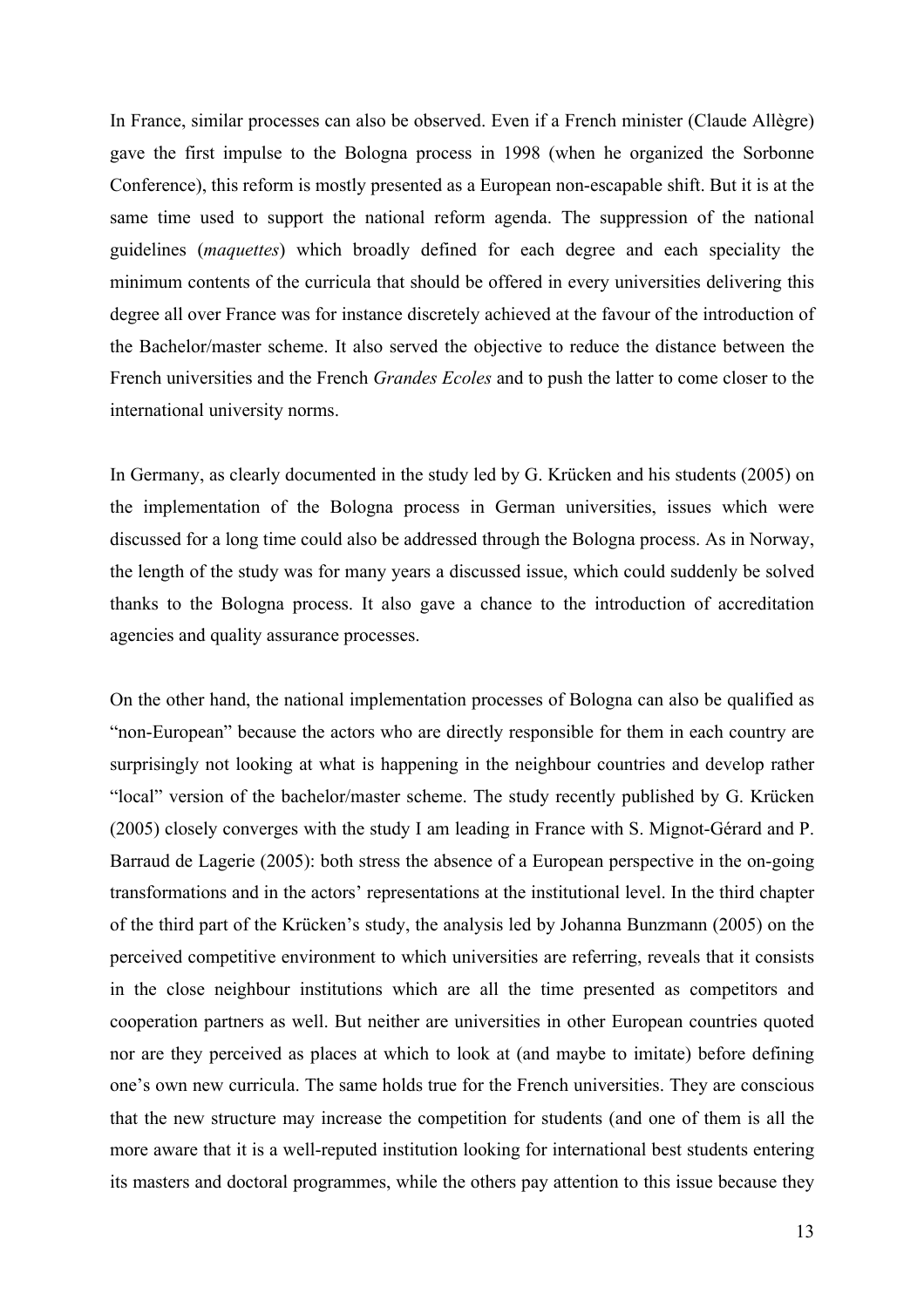fear not to remain attractive at the master level) but none of them looked at its European counterparts to redesign its curricula. For some of them<sup>13</sup> they often even did not look at the other institutions in their neighbourhood. In the French case, we also observed that student mobility is not taken seriously by the interviewed academics. They do not believe that, on the short term at least, their students will be wanting to leave and do not expect a significant increase in the number of European students they will receive.

The implementation of the Bologna process as it appears today (May 2005) thus presents three characteristics. It is first perceived as a European movement that can not be avoided but which at the same time is accepted and often welcome. Only a few countries are still not engaged in it and among them the United Kingdom is probably the only one where the resistance is as strong at the national, institutional and individual levels. Second, the bachelor/master scheme is everywhere becoming a common study structure and a lot of countries would achieve this shift before 2010. From this point of view a European area with a common formal organisation of the curricula is emerging. But at the same time, the institutions and the actors directly involve in the process, and in fact often actively mobilised by it, still do not perceive this area (at least in the countries on which I concentrate in this paper) and develop their local understanding of this European process. The still very limited number of joint diplomas also reveals a low level of coordination and a low consciousness of the fact that the area defined by the countries adopting the bachelor/master scheme, the semesters, the modules and the ECTS is supposed to become the place within which they should primarily develop their relationships and the space designing their relevant coordination and competition-set.

A step further is therefore still needed for the Bologna process to build more than a formal European Higher Education area.

<sup>&</sup>lt;sup>13</sup> None of the two French provincial universities under study are located in a big city counting three or four universities. As shown by the report to be published by the IGAENR (a French administrative evaluation body) universities in cities like Grenoble, Marseille or Bordeaux, took the opportunity of the Bologna process to develop a more rationalised training offering and to foster what is called in French a *logique de site* (a territorial logic) among higher education institutions that often perceived themselves as competitors in the past.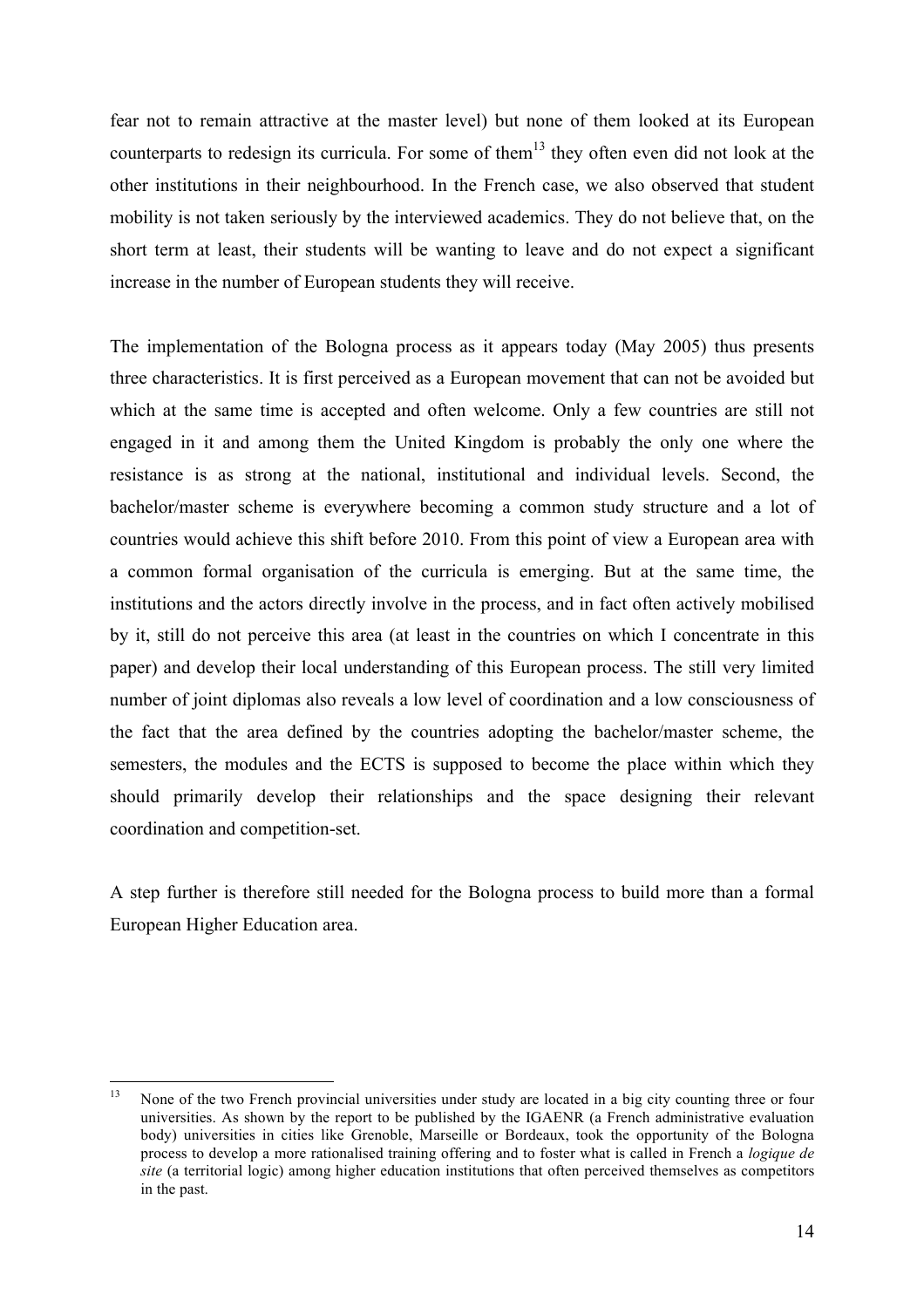## **3. What is necessary for a common area to exist ?**

In the two previous sections, I examined two different processes that through different ways had/have the potential to lead to the creation of a European Higher Education Area: the first one, by the uncoordinated emergence of converging conceptions and solutions to steer and manage each system; and the second by the harmonization of the products and systems of production within the European area. I then discussed the limits of the first process and its final incapacity to overcome the national specificities and then exposed the doubts that one may have, at least today, about the first concrete implementation of the Bologna process and its potential to create a shared area.

To go a step further in our reflection and in analysing the conditions to meet for a European Higher Education Area to exist, I shall now develop two complementary questionings: what creates borders to an area (that is: what defines what/who is in/out and thus allows to differentiate the European area from another one); what contributes to the emergence of a feeling of belonging to the same area; and what leads each person to perceive oneself as part of it.

Such questions are difficult to answer in general. They are even more complex when one considers supra-national entities. Moreover, there exists no example of a common area for higher education in the world which is not integrated within a nation-state. Nevertheless countries like the United States provide interesting cases for reflection because the role of the federal level in the organisation of the higher education system has been rather weak and each state has its own university system with its specific institutional design.

The European higher education area already shares (and sometimes for years) some common figures with the US higher education area. The first to mention is the existence of "area-wide" institutions' representatives, such as the Association of American Universities for the US or the European University Association in Europe.

After the implementation of the bachelor/master scheme, the European Higher Education Area shall share a supplementary common point with the US area: the existence of an areawide similar study structure. Within each US state exists a transfer system (which can rely on different principles from one state to another) allowing the resident students to move from one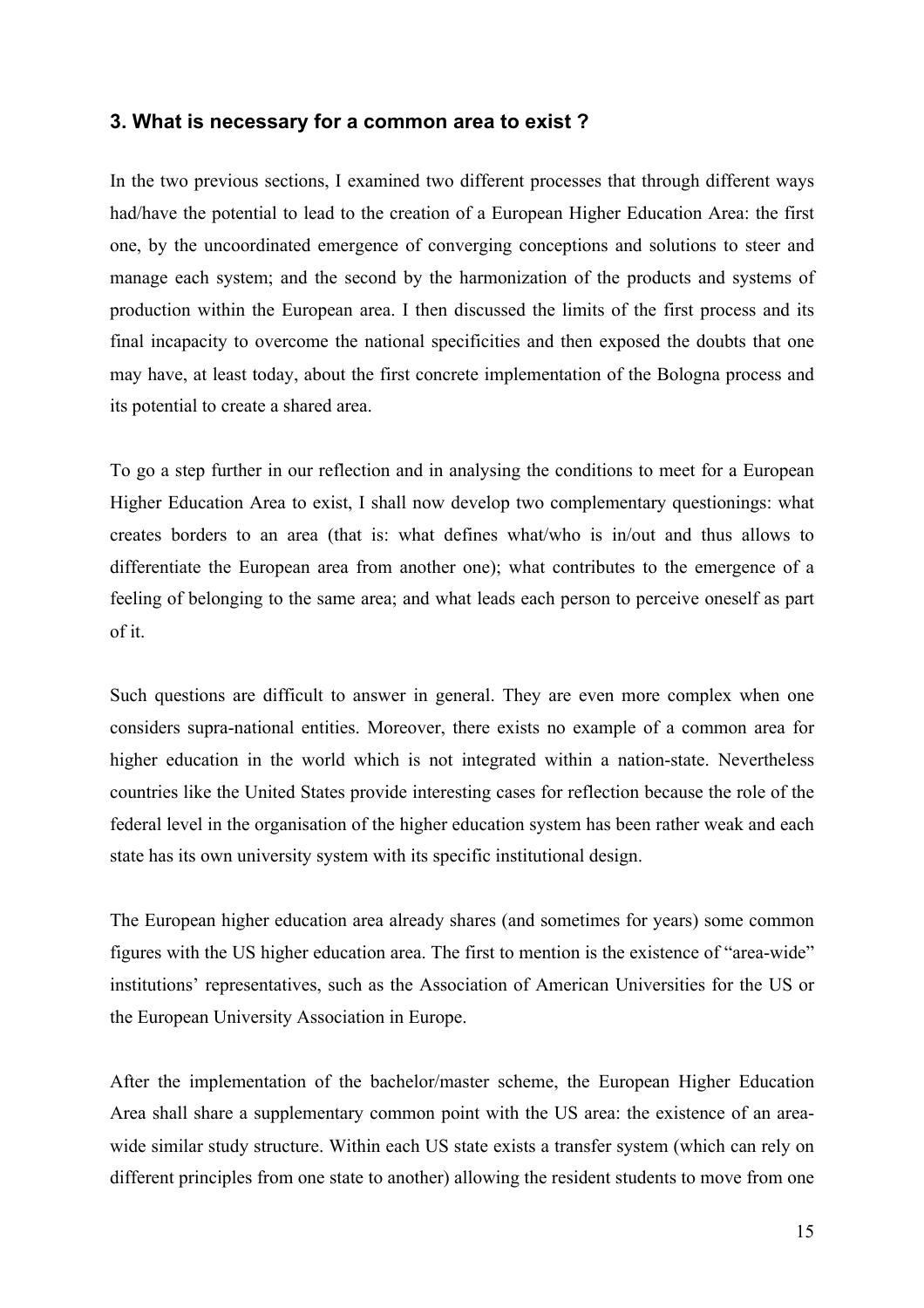institution to another within the state, but each student can move from one (public state) to another or from one private institution to another (if s/he passes the selection process). The harmonised study structure (but also the language uniformity) facilitates such processes, even if the perception of a large space for study does not concern every US student and every US institution: two years colleges are mostly attended by students living within the local area and compete for students within this area, while research universities will receive and try to attract applications from the whole American territory and even abroad.

In the United Stats this student mobility is further supported by some mechanisms which do not exist in Europe yet. Many instruments and devices allow the US students (and their parents), the US institutions, and the US employers to get an idea about the quality of the curricula and the value of the diplomas. An interesting point to mention is that there exists no coherent and US wide recognised quality assurance processes but rather a huge diversity of information providers. Just to mention some of them, one finds the different rankings published by the press (and among them the influential<sup>14</sup> ranking from US news), the official typology produced by the Carnegie foundation, the quality assurance processes at the institutional level, a range of independent accreditation agencies, some more or less developed accreditation processes controlled by each state public system in order to regulate their own study offering (Brisset-Sillion 1997), etc. Rather than the use of shared common guidelines, the common point among those instruments and devices is to concern institutions and programmes located within the same competition-set<sup>15</sup>, the American higher education area.

A further important condition for the perception of a common area in the United States is the existence of an area-wide academic labour market (a condition which for the moment does not really exist in Europe). If the Bologna declaration and its followers put emphasis on academic mobility, and in the more recent documents on long-term mobility, none of them inscribed on the agenda the construction of a European academic labour market (or the harmonisation of the architecture of the academic labour markets). It seems nevertheless indispensable to go in this direction, if one wants , institutions as well as , individual academics to go over the local/national representation they have of the relevant area in which

<sup>14</sup> Influential on the institutions too as shown by Espeland and Stevens (2002).<br>
15 Some of them nevertheless propose their services worldwide and deliver an American label to non American institutions or programmes. This is the case for the independent accreditation agencies.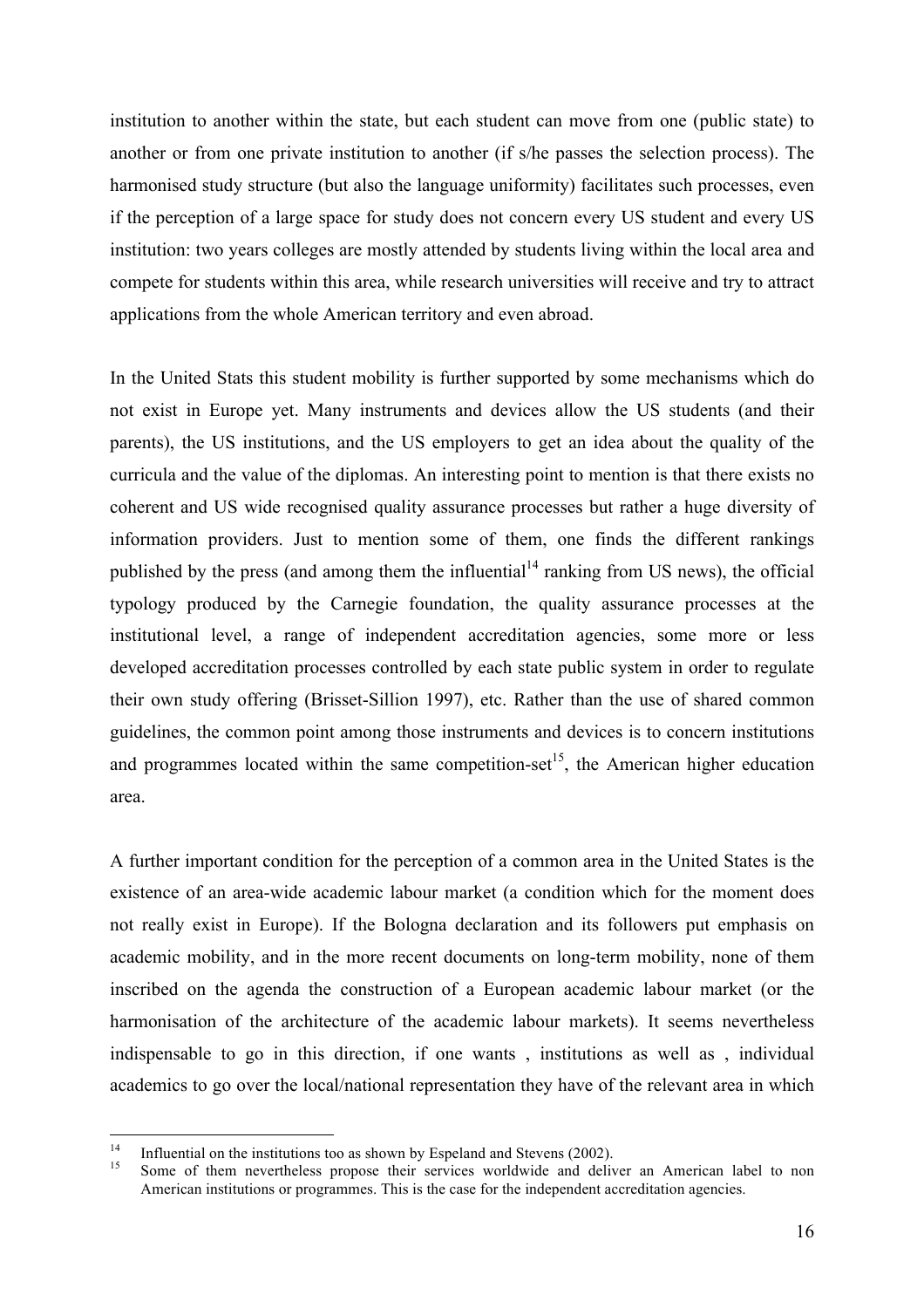they are included. In the US on the contrary there exists a large congruence between the space defined as the American higher education area and the space for academic careers. The latter does not only correspond to the area an American academic will "naturally" consider when sending applications, but also to an area within which recruitment and career processes are highly comparable. Although there exists no federal regulation, although each state public system is very differently structured and steered and although there are differences between the private and the public higher education sectors, the processes and the requirements to become an assistant professor are everywhere about the same. This is supported by, and justifies by the same token, the existence of US-wide discipline-based professional associations which provide their members with information about the US academic labour market and which diffuse advices about how to prepare a dossier of application or to pass a job-talk. This area-wide academic labour market is, of course, not closed on itself: it is open to non-American, while some American teachers leave it for some other higher education systems as well. But, anyway, it corresponds to the primarily coherent and relevant space for US academics. This certainly favours the feeling of belonging not only to an institution or to a state system, but also to a larger area whose borders are relevant for the study structure, the competition-set, the student mobility and the academic careers.

A last point to mention when comparing the European and the US areas finally concerns the research funding system and the territory covered by the most prestigious funding councils or foundations. In the US, the latter clearly cover the whole area. This is still not the case in Europe. Despite the success of the  $6<sup>th</sup>$  framework, the national and regional funding bodies or mechanisms remain the main resource providers for European institutions and academics. Moreover some of the constraints imposed by the European calls<sup>16</sup> and the type of projects it favours limit the scope of the research programme it can address. Furthermore, there exist few (no?) other European funding alternatives.

<sup>&</sup>lt;sup>16</sup> US colleagues are for instance not obliged to cooperate with at least two other US states when they apply for funding at the NSF….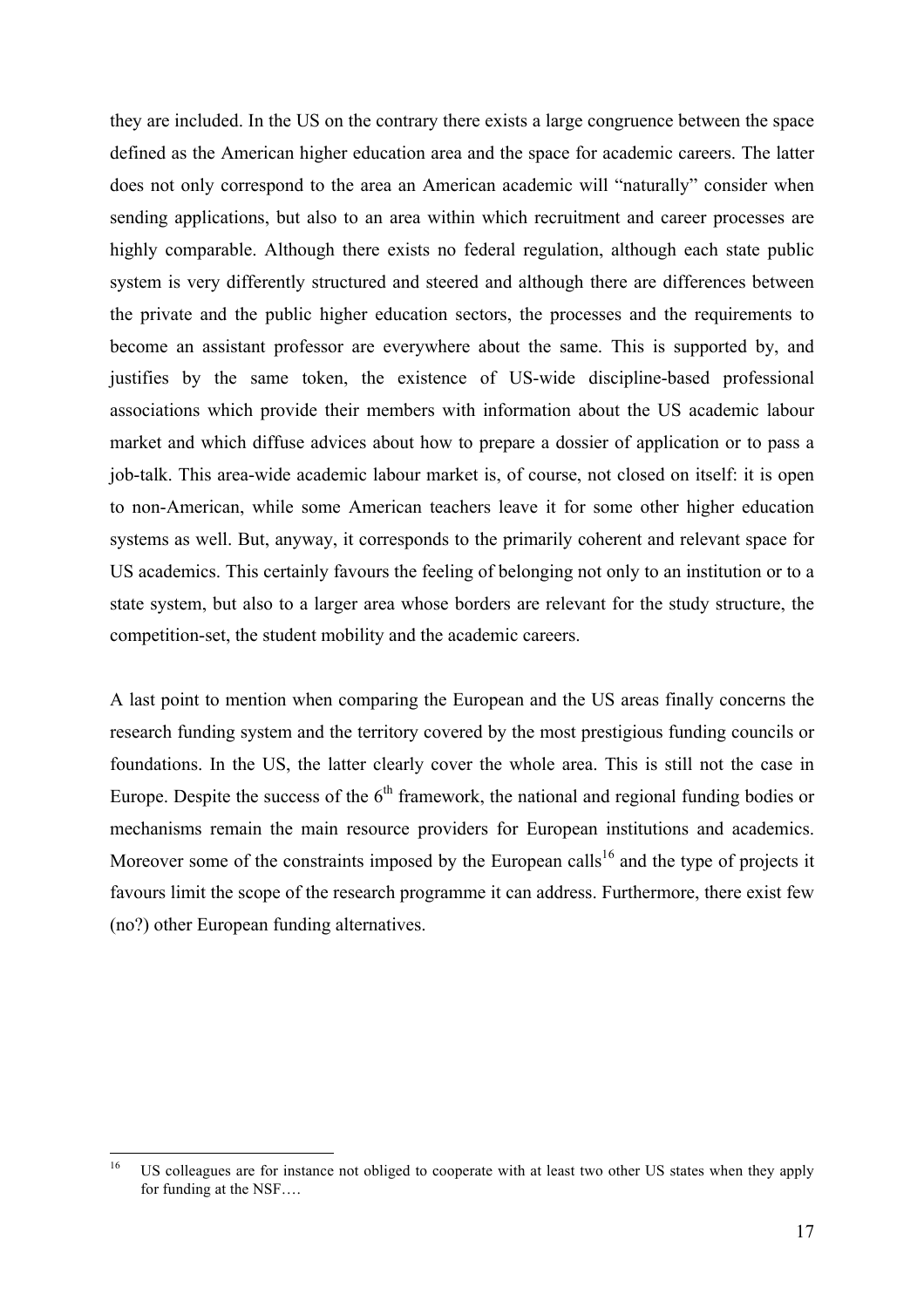## **Conclusion**

While the construction of a European Higher Education Area is explicitly on the agenda for less than ten years, the existence of converging forces within European countries can already be traced back to the beginning of the 80s with the emergence and the diffusion in most countries of the same conceptions, orientations and solutions to transform their higher education system and reshape their institutional settings. We saw in the first part of this paper that such forces poorly favoured convergences among the different higher education systems and even increased disparity among them. Since the Sorbonne declaration in 1998 and its initialisation and expansion in Bologna in 1999, a new process affects European universities and clearly aims at building a European Higher Education Area through the harmonisation of the study structures and the promotion of common quality assurance guidelines and standards. In the second part I stressed the originality of this approach which focuses on the product and on the productive system rather than on the institutional design but also observed that the implementation of the first step of the process – the introduction and generalisation of the bachelor/master scheme – succeeds in harmonizing the formal study structure but is at the same time "nationalised" by each country in order to push its own reform agenda. Furthermore, the process is not led within a European perspective by most institutions and individual actors.

Looking at what makes the US system a coherent and relevant higher education area, I finally identified some of the conditions that today impede the emergence of a European Higher Education Area. It shows that an harmonised study structure will not be sufficient for institutions and individual actors to develop a feeling of belonging to a supra-national territory and to envisage their actions within the European Higher Education Area rather than within their local and national settings. Therefore, if one thinks that a European higher education area is wishful, the Bologna process should be considered the very first step of a long evolution during which further challenges will be in front of the European countries: among these challenges the harmonisation of their academic labour markets is probably not the easiest one!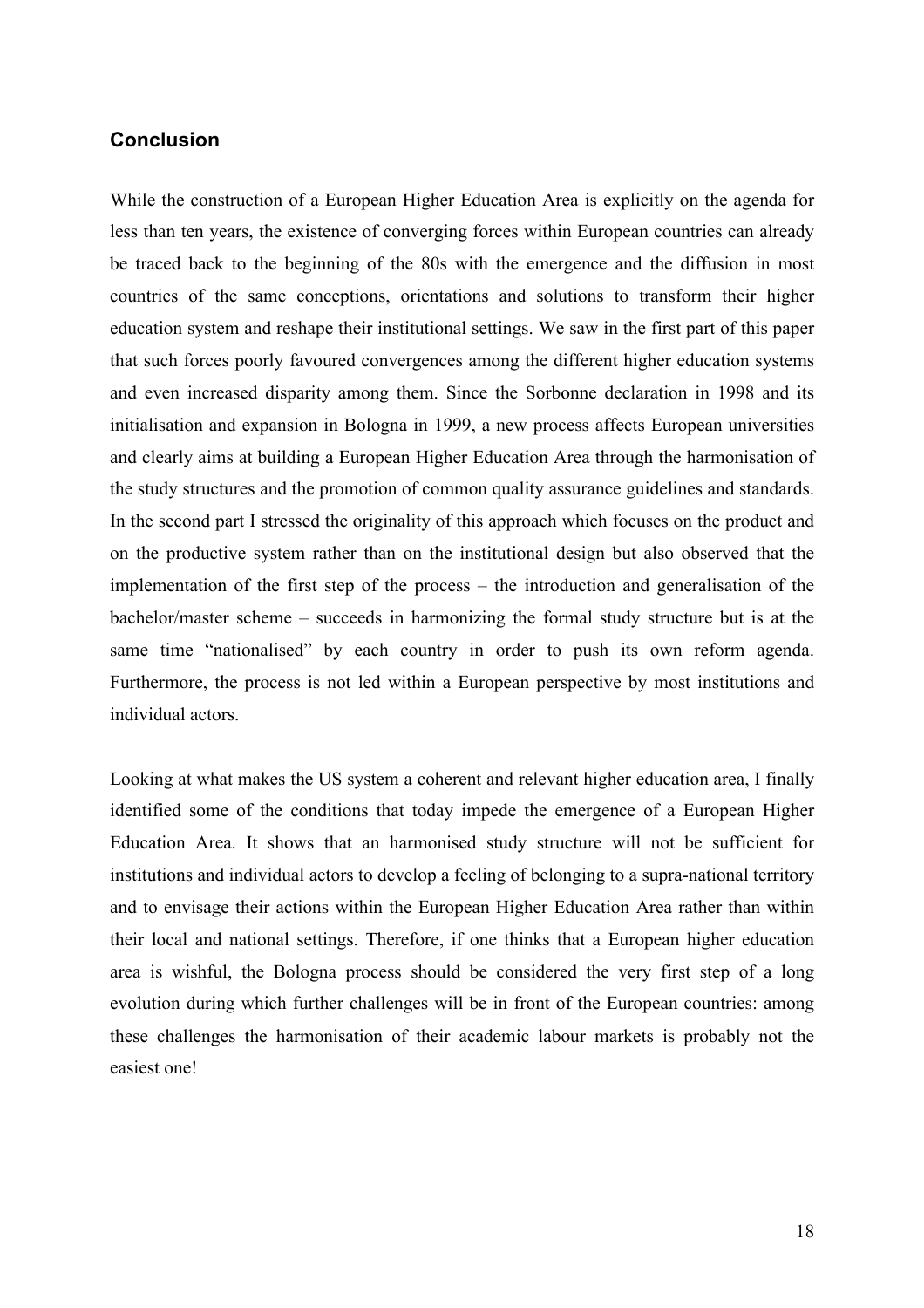### **References**

- Bleiklie I., Høstaker R. and Vabø A. (2000): *Policy and Practice in Higher Education. Reforming Norwegian Universities*, London, Jessica Kingsley Publisher.
- Boer, H. de (2002): "On Nails, Coffins and Councils", *European Journal of Education*, 37, p. 7-20.
- Boer, H. de, and Goedegebuure L. (2001): "On limitations and consequences of change: Dutch university governance in transition", *Tertiary Education and Management*, 7(2), p. 163-180.
- Braun D. and Merrien F.-X. (Eds.) (1999): *Towards a New Model of Governance for Universities? A Comparative View*, London, Jessica Kingsley Publishers.
- Brisset-Sillion C. (1997) : *Les universités publiques aux Etats-Unis: une autonomie sous tutelle*, Paris, L'Harmattan.
- Bunzmann J. (2005): "Mimetische Prozesse in Wettbewerbs-Sets", in Krücken G.: *Hochschulen im Wettbewerb. Eine Untersuchung am Beispiel der Einführung von Bachelor- und Masterstudiengängen an deutschen Universitäten*, Report, Bielefeld, Department of Sociology, University of Bielefeld.
- Commission of the European Communities (2005): *Mobilising the brainpower of Europe: enabling universities to make their full contribution to the Lisbon Strategy*, Brussels, COM(2005) 152 final.
- Dehousse R. (2002): "The Open Method of Coordiantion: A new Policy Paradigme?" paper presented at the conference *The politics of European ntegration: Academic Acquis and Future Challenges*, Bordeaux.
- DiMaggio P. and Powell W. (1983): "The iron cage revisited. institutional isomorphism and collective rationality in organizational fields", *American Sociological Review*, 48, p. 147-60.
- Duclaud-Williams R. (2004): "Europeanisation and Higher Education", *Working paper*.
- Enders J. and de Weert E. (eds.) (2004): *The International Attractiveness of teh Academic Workplace in Europe*, Materialen und Dokumente - Hochschule und Forschung, Francfort, Gewerkschaft Erziehung und Wissenschaft.
- ENQA (2005): *Standards and Guidelines for Quality Assurance in the European Higher Education Area*, Helsinki, Pikseri Julkaisupalvelut.
- Espeland Nelson W. and Stevens M.L. (2002): "Peculiar Symbols: The *U.S. News and World Report* Rankings of Colleges and Law Schools", Paper prepared for the session: "Sociological Theory and Empirical Research: Qualitative Methods" at the *97th Annual Meeting of the American Sociological Association*, 17 August.
- Fulton O. (1994): *Remote and Ineffectual Dons ? The Academic Profession at the End of the Twentieth Century*, Lecture Inaugurale, Lancaster University.
- Goedegebuure, L. Kaiser, F., Maassen, P. and de Weert, E. (1993): "Hochschulpolitik im internationalen Vergleich: ein Überblick", in Goedegebuure L., Kaiser F., Maassen P., Meek L. et de Weert E. (Eds): *Hochschulpolitik im internationalen Vergleich*, Güterloh, Verlag Bertelsmann Stiftung.
- Gornitzka Å. (2005): "Coordinating Policies for a 'Europe of Knowledge'. Emerging Practices of the 'Open Method of Coordination' in education and research", *Working Paper*, n°16, Arena, Centre for European Studies, University of Oslo.
- Gornitzka Å. (forthcoming): "What is the Use of Bologna in National Reform. The Case of the Norwegian Quality Reform in Higher Education" in Tomusk, W. (ed.): *Creating the European Area of Higher Education: Voices from the Peripheries*, Dordrecht, Springer.
- Hall, P.A. (ed) (1989): *The Political Power of Economic Ideas : Keynesianism across Nations*, Princeton, Princeton University Press.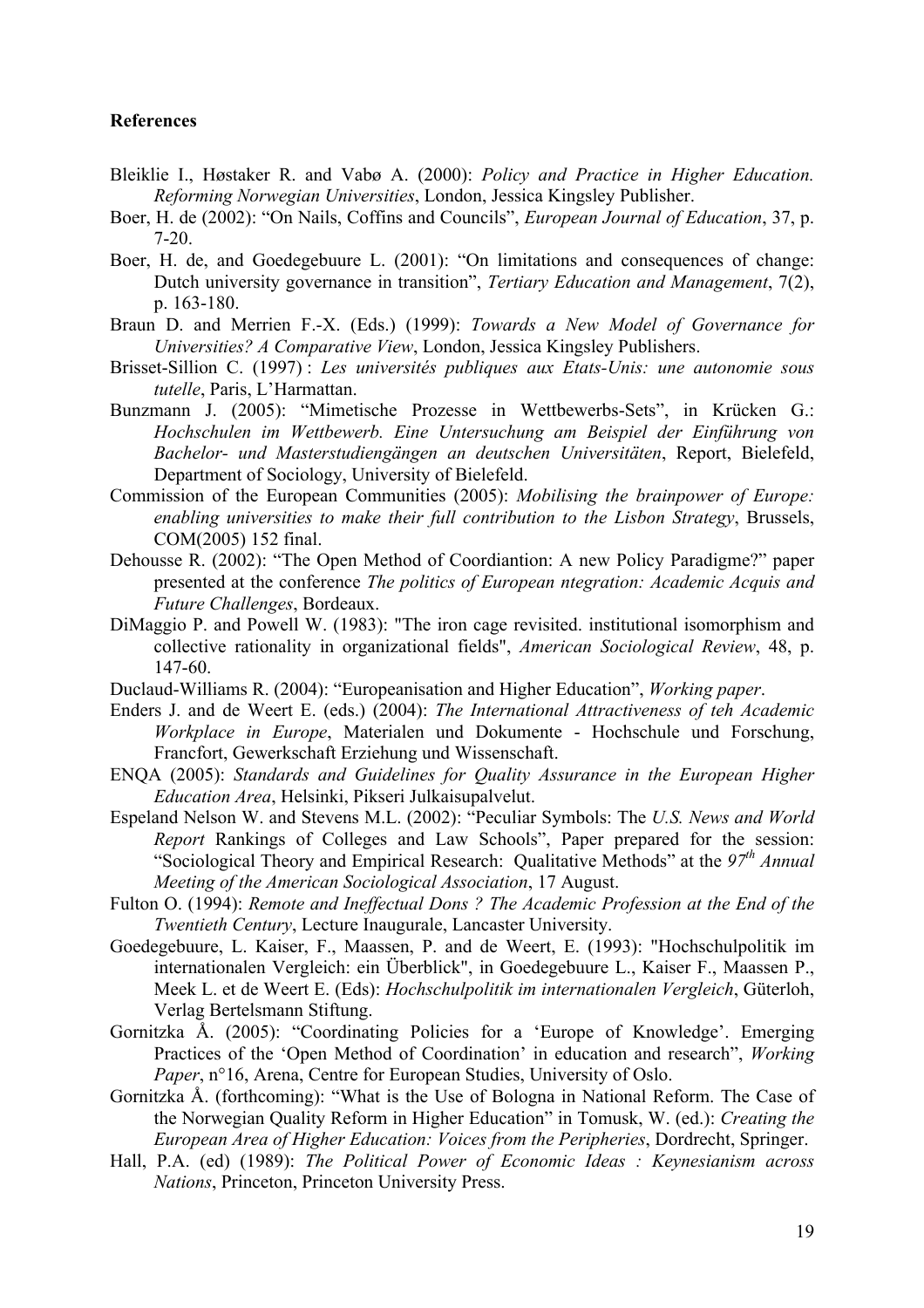- Henkel M. (2000), *Academic Identities and Policy Change in Higher Education*, London and Philadelphia, Jessica Kingsley Publishers.
- Héritier A. (ed.) (2002) : *Common Goods : Reinventing European and International Governance*, Lanham: Rowman and Littlefield Publishers.
- Kogan M., Bauer M., Bleiklie I. and Henkel M. (2000): *Transforming Higher Education. A Comparative Study*, London and Philadelphia, Jessica Kingsley Publishers.
- Krücken G. (2003) "Learning the 'New, New Thing': On the Role of Path Dependency in University Structures", *Higher Education*, 46, p. 315-339.
- Krücken G. (with J. Bunzmann, L. Hürter, M. Kandzorra, K. Kloke, J. Körnert, S. Ludwig, B. Podolšak and Y. Prill) (2005): *Hochschulen im Wettbewerb. Eine Untersuchung am Beispiel der Einführung von Bachelor- und Masterstudiengängen an deutschen Universitäten*, Report, Bielefeld, Department of Sociology, University of Bielefeld.
- Majone, G. and Wildavsky, A. (1984): "Implementation as Evolution", in Pressman, J.L. and Wildavsky, A. (3rd edition): *Implementation*, Berkeley, University of California Press, pp. 163-180.
- Mangset M. (2005): "Are British educational anxieties different from Continental educational anxieties?", contribution to be presented at the second Euredocs International conference, *Transformations of higher education and research policies, systems and institutions in European countries*, Bergen May 2005.
- Meyer J.W. and Rowan B. (1977): "Institutionalized Organizations : Formal Structure as Myth and Ceremony", *American Journal of Sociology*, 83(2), p. 340-363.
- Mignot-Gérard S. and Barraud de Lagerie P. (2005): "The Implementation of the Bachelor-Master Study Structure in French Universities. A European Reform in the Hands of Academic Tribes", contribution to be presented at the second Euredocs International conference, *Transformations of higher education and research policies, systems and institutions in European countries*, Bergen May 2005.
- Mignot-Gérard S.and Musselin C. (2002): "More leadership for French Universities, but also More Divergences between the Presidents and the Deans", in Dewatripont, M. Thys-Clément, F. and Wilkin, L. (eds.) : *European Universities : Change and Convergence*, Bruxelles, Editions de l'Université de Bruxelles, pp. 123-146.
- Musselin C. (2004): *The Long March of French Universities*, New York, Routledge.
- Musselin C. (2005a): "Change and Continuity in Higher Education Governance? Lessons drawn from Twenty years of National Reforms in European Countries", in Bleiklie I. and Henkel, M. (eds): *Governing Knowledge. A Study of Continuity and Change in Higher Education; a Festschrift in Honour of Maurice Kogan*, Dordrecht, Springer.
- Musselin, C. (2005b): "European academic labor makets in transition", *Higher Education*, 49, p. 135-154.
- Neave, G. and van Vught, F. (1991): *Promotheus Bound : the Changing Relationship between Government and Higher Education in Western Europe*, Oxford, New-York, Pergamon Press.
- Neave, G. and van Vught, F. (eds) (1994): *Government and Higher Education relationships across three continents : the Winds of Change*, Oxford, New-York, Pergamon Press.
- Pollitt C. and Bouckaert G. (2000): *Public Management Reform – A Comparative Analysis,*  Oxford, Oxford University Press.
- Radaelli, C. (2003): *The Open Method of Coordination: A new Governance Architecture for the European Union?*, Report, Stockholm, SIEPS.
- Ravinet P. (2003) : "Studying the Genesis of a Recent Political Process in European Higher Education : The Bologna Process Towards a European Higher Education Area", contribution presented to the RAPPE seminar on *Governance, Regulation and Equity in European Education Systems*, London, Institute of Education, March 2003.